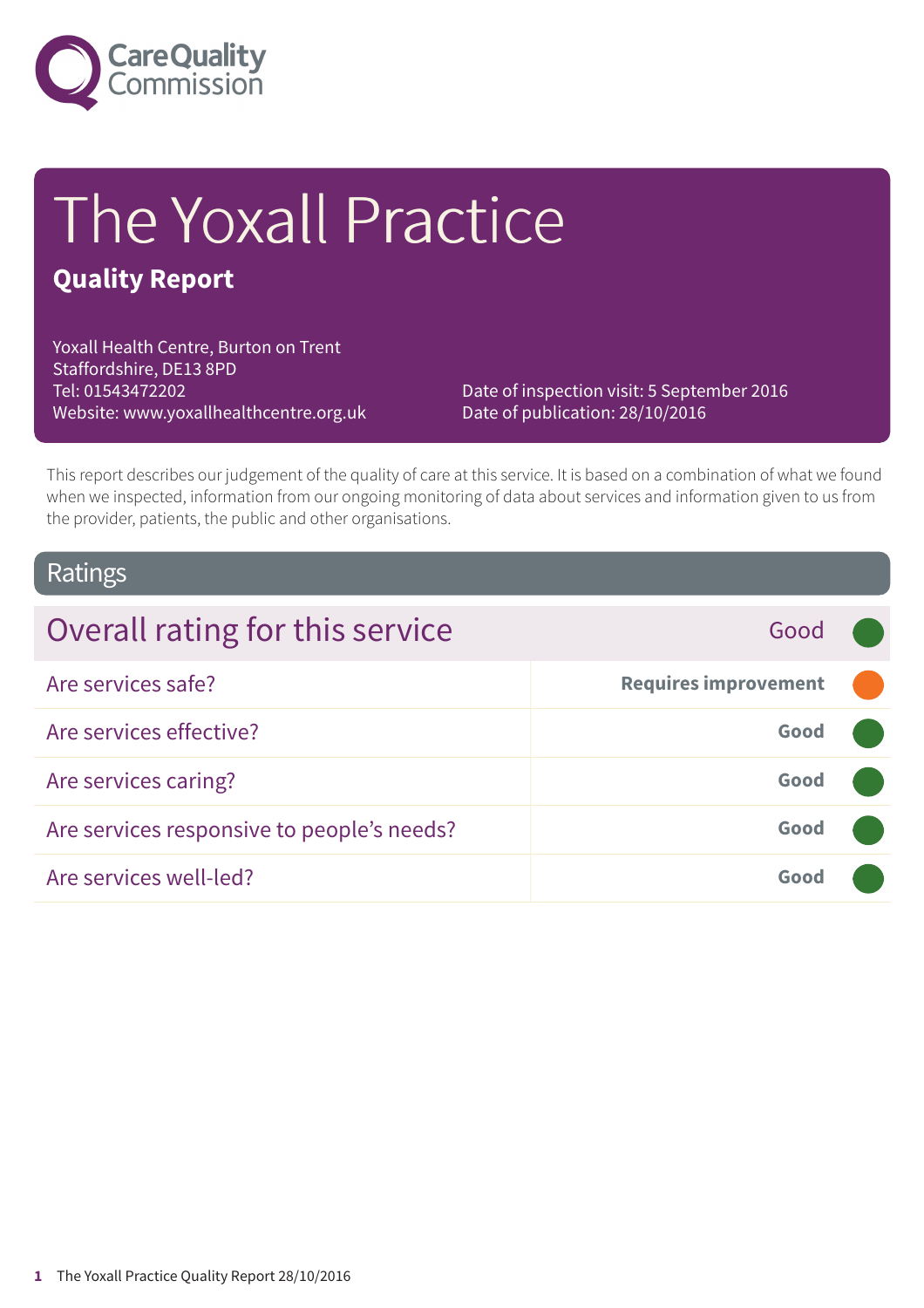### **Contents**

| Summary of this inspection                  | Page<br>$\overline{2}$ |
|---------------------------------------------|------------------------|
| Overall summary                             |                        |
| The five questions we ask and what we found | $\overline{4}$         |
| The six population groups and what we found | $\overline{7}$         |
| What people who use the service say         | 11<br>11               |
| Areas for improvement                       |                        |
| Detailed findings from this inspection      |                        |
| Our inspection team                         | 12                     |
| Background to The Yoxall Practice           | 12                     |
| Why we carried out this inspection          | 12                     |
| How we carried out this inspection          | 12                     |
| Detailed findings                           | 14                     |
| Action we have told the provider to take    | 24                     |

### Overall summary

#### **Letter from the Chief Inspector of General Practice**

We carried out an announced comprehensive inspection at Yoxall Health Centre on 5 September 2016. Overall the practice is rated as good.

Our key findings across all the areas we inspected were as follows:

- Staff understood and fulfilled their responsibilities to raise concerns and report incidents and near misses. However there was not always evidence that learning had been shared and some recent events had not been recorded.
- Staff assessed patients' needs and delivered care in line with current evidence based guidance. Staff had been trained to provide them with the skills, knowledge and experience to deliver effective care and treatment.
- Some risks to patients and staff had been assessed but no fire evacuation drill had been undertaken in the preceding 12 months and the oxygen cylinders had exceeded their expiry date.
- Recruitment checks had been completed on all staff but no health assessment carried out to identify any underlying conditions.
- Staff had received training appropriate to their roles and any further training needs had been identified and planned.
- Patients generally spoke of a high level of service but the feedback on the nurse was significantly below local and national averages.
- Information about services and how to complain was available and easy to understand.
- The practice had good facilities and was well equipped to treat patients and meet their needs.
- There was a clear leadership structure and staff felt supported by management.
- The practice proactively sought feedback from staff, patients and third party organisations, which it acted on.
- Patients said they found it easy to make an appointment. Urgent appointments were available on the day.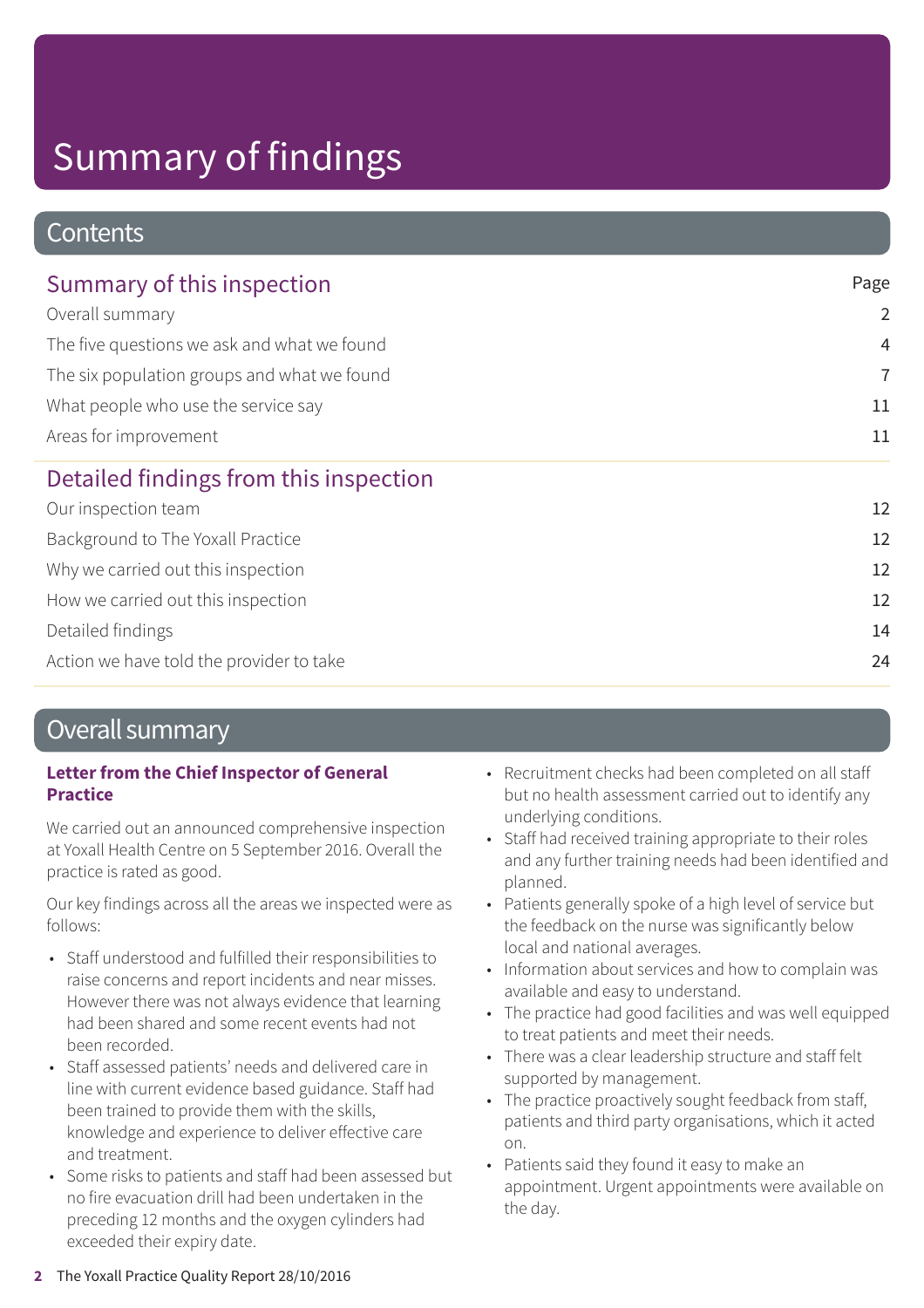The areas where the practice must make improvements are:

- Implement an effective system to manage the safe care of patients on high risk medicines.
- Implement an effective checking system to ensure that emergency procedures are tested and emergency equipment is maintained and fit for use.

The areas where the practice should make improvements are:

- Ensure actions stated in the infection prevention control audits are completed or planned.
- Ensure significant events are recorded, reviewed and learning shared with appropriate staff.
- Introduce a system to monitor the use of prescription pads and forms.
- Risk assess the process of taking repeat medication requests by telephone.
- Ensure that all clinical staff complete a refresher course in basic life support training in accordance with the practice policy.
- Implement a system to ensure nationally recognised clinical guidelines are followed.
- Explore how the practice can be more proactive in identifying patients who also act as carers.
- Record verbal complaints to enable trends to be identified. Include the wider practice team when reviewing complaints.

#### **Professor Steve Field (CBE FRCP FFPH FRCGP)**

Chief Inspector of General Practice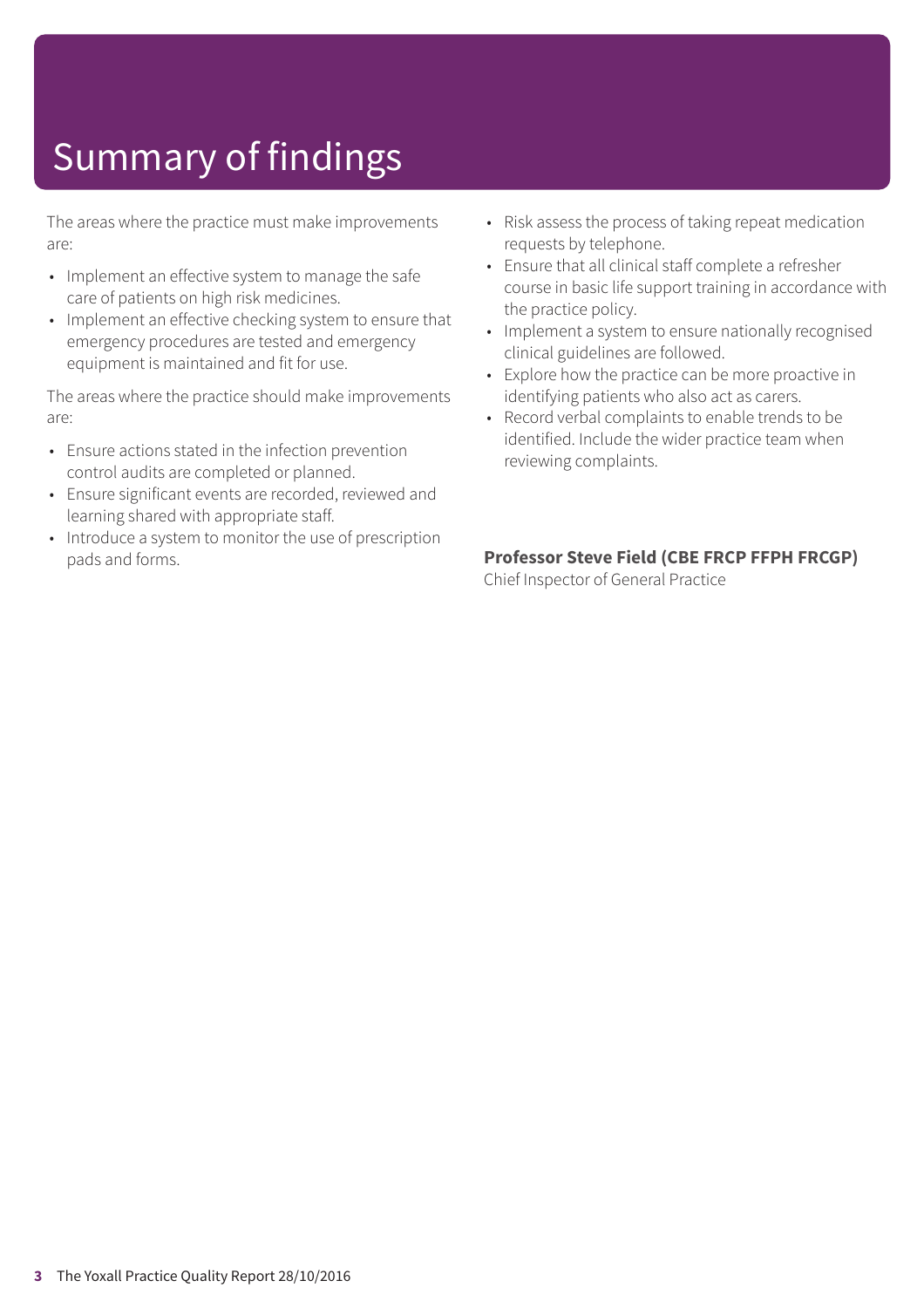### The five questions we ask and what we found

We always ask the following five questions of services.

#### **Are services safe?**

The practice is rated as requires improvement for providing safe services.

- There was a system in place for reporting and recording significant events. However we were told of two events in the preceding 12 months that had not been recorded and reviewed to allow the system to improve safety in the practice. The learning from significant events was not seen to have been shared with the full practice team.
- When things went wrong patients received reasonable support, relevant information, and a written apology.
- The practice had clearly defined and embedded systems, processes and practices in place to keep patients safe and safeguarded from abuse.
- The premises were seen to be clean. There was an appointed lead for infection prevention control (IPC) but they were not aware of the most recent IPC audit.
- We saw that some patients on high risk medicines were issued prescriptions without appropriate checks having been carried out. Discussions were seen to have taken place with the clinical commissioning group about transferring the responsibilities of primary care providers for shared care agreements to secondary care providers.
- The provider had appropriate recruitment checks on staff employed with the exception of health screening.
- Some risks to patients and staff had been assessed but a fire evacuation drill had not been carried out in the preceding 12 months and patient repeat medication requests were received by telephone.
- There was equipment and procedures to deal with emergency situations. However the storage of emergency equipment and medicines was in two separate locations which potentially could result in a delay in the administration of emergency care. The oxygen cylinders had exceeded their expiry dates.

#### **Are services effective?**

The practice is rated as good for providing effective services.

**Requires improvement –––**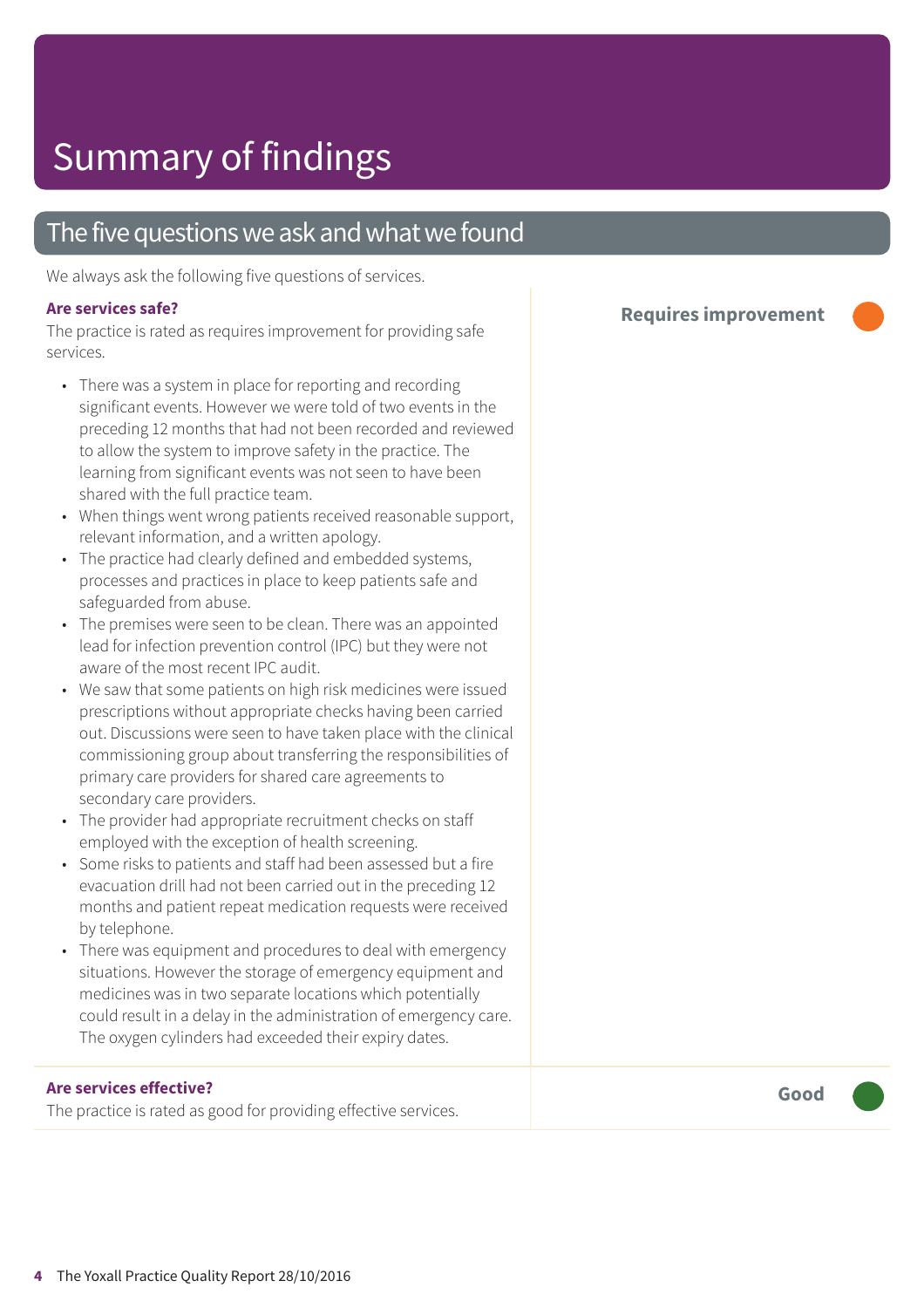- Data from the Quality and Outcomes Framework (QOF) showed patient outcomes were above the national average. Exception rates were above the national averages in some areas and the policy of excepting patients at the end of the QOF year was seen to have not always been followed.
- Staff assessed needs and delivered care in line with current evidence based guidance although there was no system in place to monitor and check that guidelines were being followed.
- Staff had the skills, knowledge and experience to deliver effective care and treatment.
- Staff worked with other health care professionals to understand and meet the range and complexity of patients' needs.
- The GPs had completed clinical audits and used findings as an opportunity to drive improvement. However learning was not always shared between clinicians.
- Staff had regular meetings with other healthcare professionals to understand and meet the range and complexity of patients' needs.

#### **Are services caring?**

The practice is rated as good for providing caring services.

- Data from the national GP patient survey showed patients rated the practice similar to local and national averages for questions relating to the care received. However the responses for the nurse were below national and local averages.
- Patients said they were treated with compassion, dignity and respect and they were involved in decisions about their care and treatment.
- Information posters and leaflets about some services available was easy to understand and accessible. However there was no carer's pack available in the waiting area.
- We saw staff treated patients with kindness and respect, and maintained patient and information confidentiality.
- The practice identified frail and vulnerable patients. These patients were referred or signposted to support services where required.
- The practice held a carers' register and had systems in place, which highlighted to staff patients who also acted as carers. However the number of carers identified was low and there was no recall system to invite carers in for annual health checks and flu vaccinations.

#### **Are services responsive to people's needs?**

The practice is rated as good for providing responsive services.

**Good –––**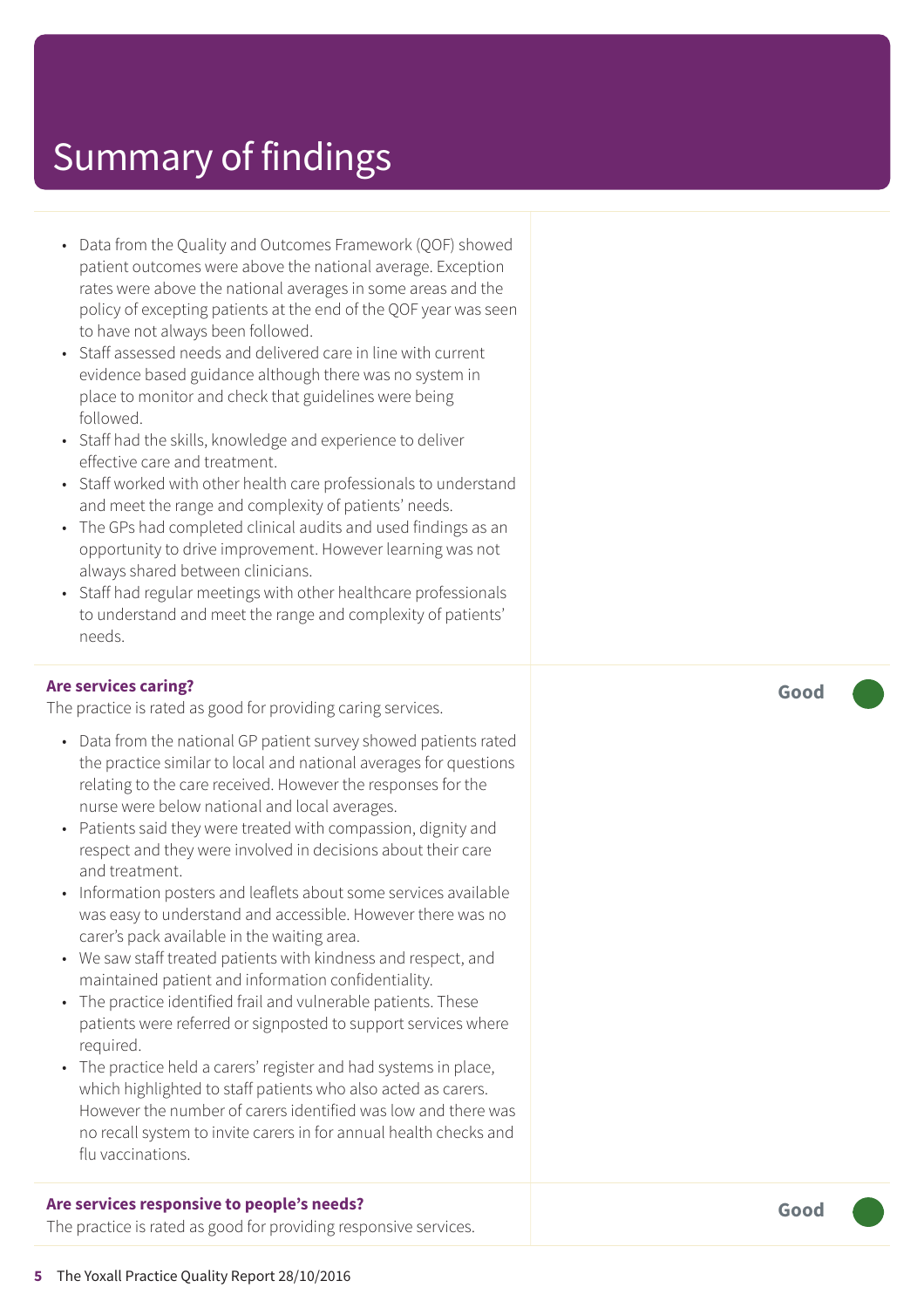- Practice staff reviewed the needs of the local population and engaged with the NHS England Area Team and Clinical Commissioning Group to secure improvements to services where these were identified.
- Patients said they found it easy to make an appointment with a named GP and there was continuity of care, with urgent appointments available the same day.
- The practice had good facilities and was equipped to treat patients and meet their needs.
- Information about how to complain was available and easy to understand and evidence showed the practice responded quickly to issues raised. Learning from complaints was not seen to have been shared with staff. Complainants were advised in the practice's response of who to contact if not satisfied. Verbal complaints were documented on patient notes but there was no systematic approach to use this information to identify any themes or trends.
- The provider was engaged with a recently established patient participation group (PPG) .

#### **Are services well-led?**

The practice is rated as good for being well-led.

- The practice had a vision and strategy to deliver high quality care and promote good outcomes for patients.
- There was a clear leadership structure and staff felt supported by management.
- The practice had a number of policies and procedures to govern activity and held regular governance meetings although these did not extend to the whole team.
- The governance arrangements were mixed. The clinical governance supported the delivery of good quality care. However there was no overarching governance to monitor and minimise risk to patients and staff.
- The provider was aware of and complied with the requirements of the duty of candour. The partners encouraged a culture of openness and honesty. The practice had systems in place for notifiable safety incidents. However, there was no formal governance arrangements to share with all staff.
- The practice proactively sought feedback from staff and patients, which it acted on.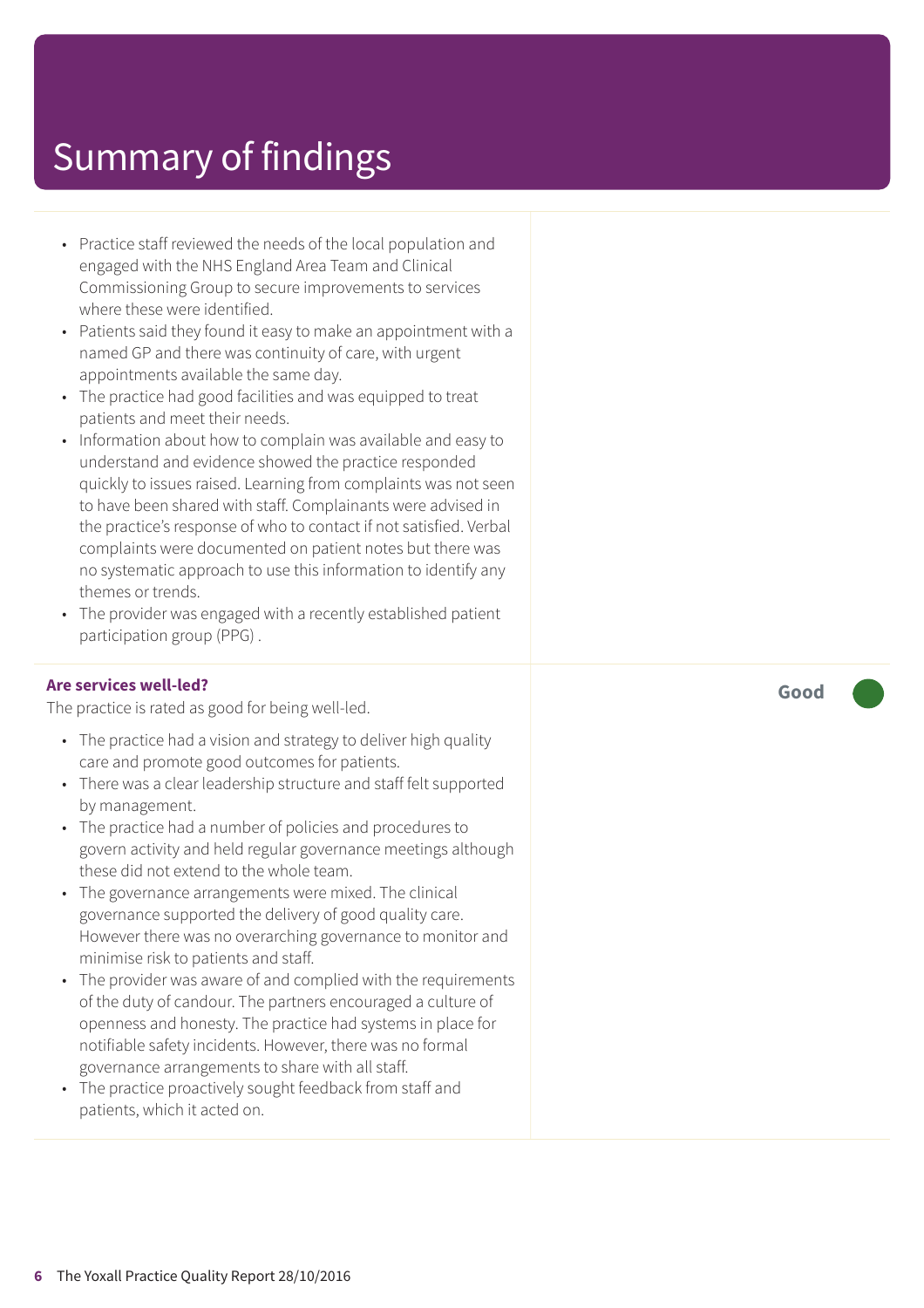### The six population groups and what we found

We always inspect the quality of care for these six population groups.

#### **Older people**

The practice is rated as good for the care of older people.

- The practice offered proactive, personalised care to meet the needs of the older people in its population. For example, a designated GP carried out visits to a local nursing home every two weeks, and to a local care home every four weeks.
- The practice was responsive to the needs of older people, and offered home visits and urgent appointments for those with enhanced needs.
- Elderly patients with complex needs or at greater risk of an admission to hospital had written care plans that were regularly reviewed.
- The practice held six weekly meetings with their local community healthcare team.

#### **People with long term conditions**

The practice is rated as good for the care of people with long-term conditions.

- GPs and nursing staff had lead roles in chronic disease management and patients at risk of hospital admission were identified as a priority.
- Longer appointments and home visits were available when needed.
- All patients with a long term condition had a named GP and a structured annual review to check their health and medicines needs were being met. For those patients with the most complex needs, the named GP worked with relevant health and care professionals to deliver a multidisciplinary package of care.
- The practice held a list of patients who required palliative care and their GP acted as the lead. The gold standards framework was used for the coordination of end of life care. The practice provided eligible patients with anticipatory medicines as indicated by their long-term condition or end of life needs.

#### **Families, children and young people**

The practice is rated as good for the care of families, children and young people.

**Good –––**

**Good –––**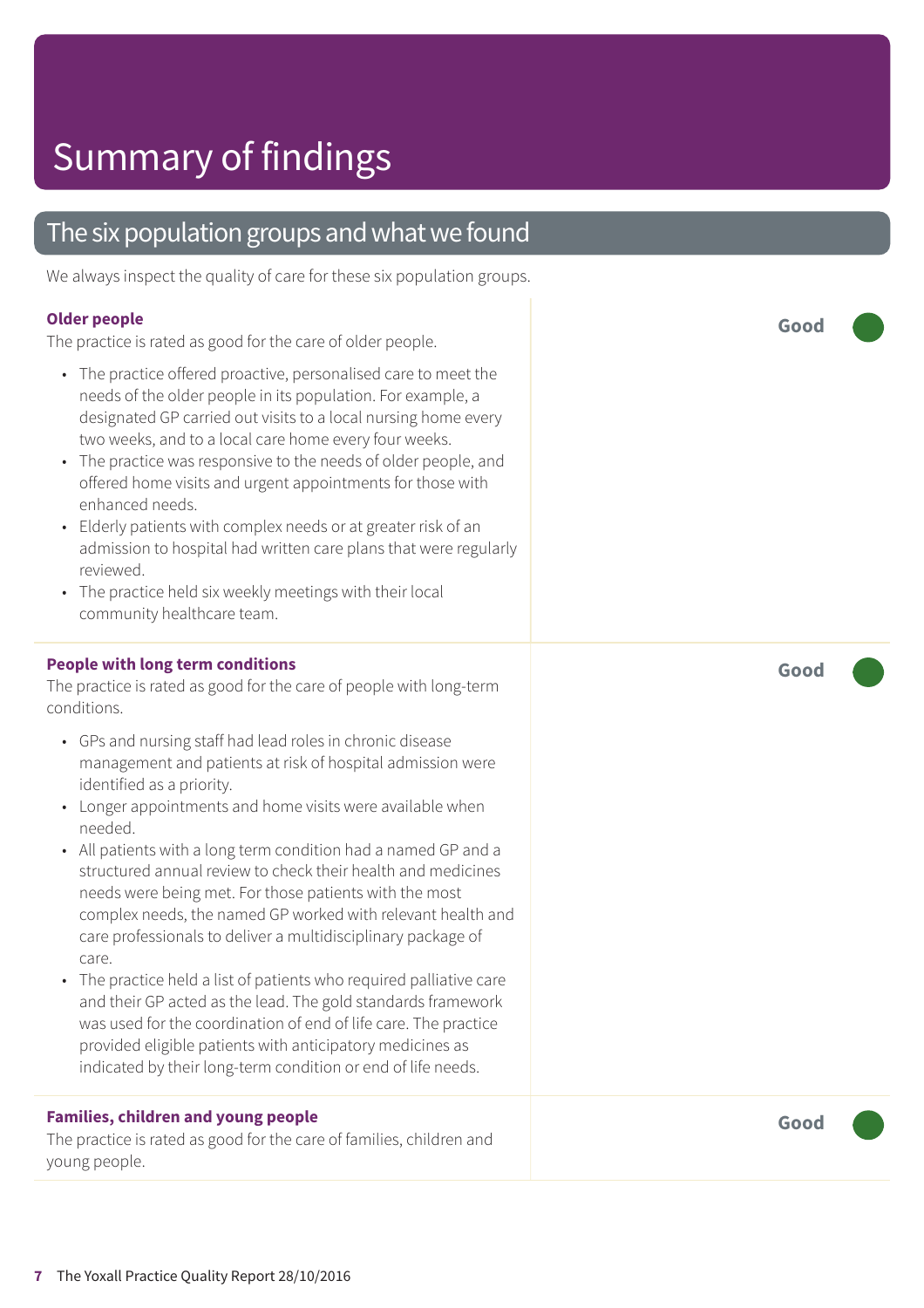- There were systems in place to identify and follow up children living in disadvantaged circumstances and who were at risk, for example, children and young people who had a high number of A&E attendances.
- Immunisation rates were relatively high for all standard childhood immunisations when compared to local and national averages.
- The practice held regular clinical meetings where children at risk, child welfare concerns and safeguarding issues were discussed to ensure awareness and vigilance. The practice had a system in place to highlight patients of concern, as well as those who were considered at risk and these were discussed at clinical multi-disciplinary team meetings.
- The practice provided a contraception and sexual health service that included chlamydia screening.
- Patients told us that children and young people were treated in an age-appropriate way and were recognised as individuals, and we saw evidence to confirm this.
- The practice's uptake for the cervical screening programme was 83%, which was the same as the local CCG average and above the national average of 82%.
- Appointments were available outside of school hours and the premises were suitable for children and babies.

#### **Working age people (including those recently retired and students)**

The practice is rated as good for the care of working-age people (including those recently retired and students).

- The needs of the working age population, those recently retired and students had been identified and the practice had adjusted the services it offered to ensure these were accessible, flexible and offered continuity of care.
- The practice provided telephone consultations with a GP, a nurse or a healthcare assistant.
- The practice was proactive in offering online services as well as a full range of health promotion and screening that reflects the needs for this age group. Appointments could be booked and repeat prescription requests made online.
- The practice provided an extended hours service on a Monday evening.
- The practice provided NHS health checks to those in the over 40 to 74 age groups.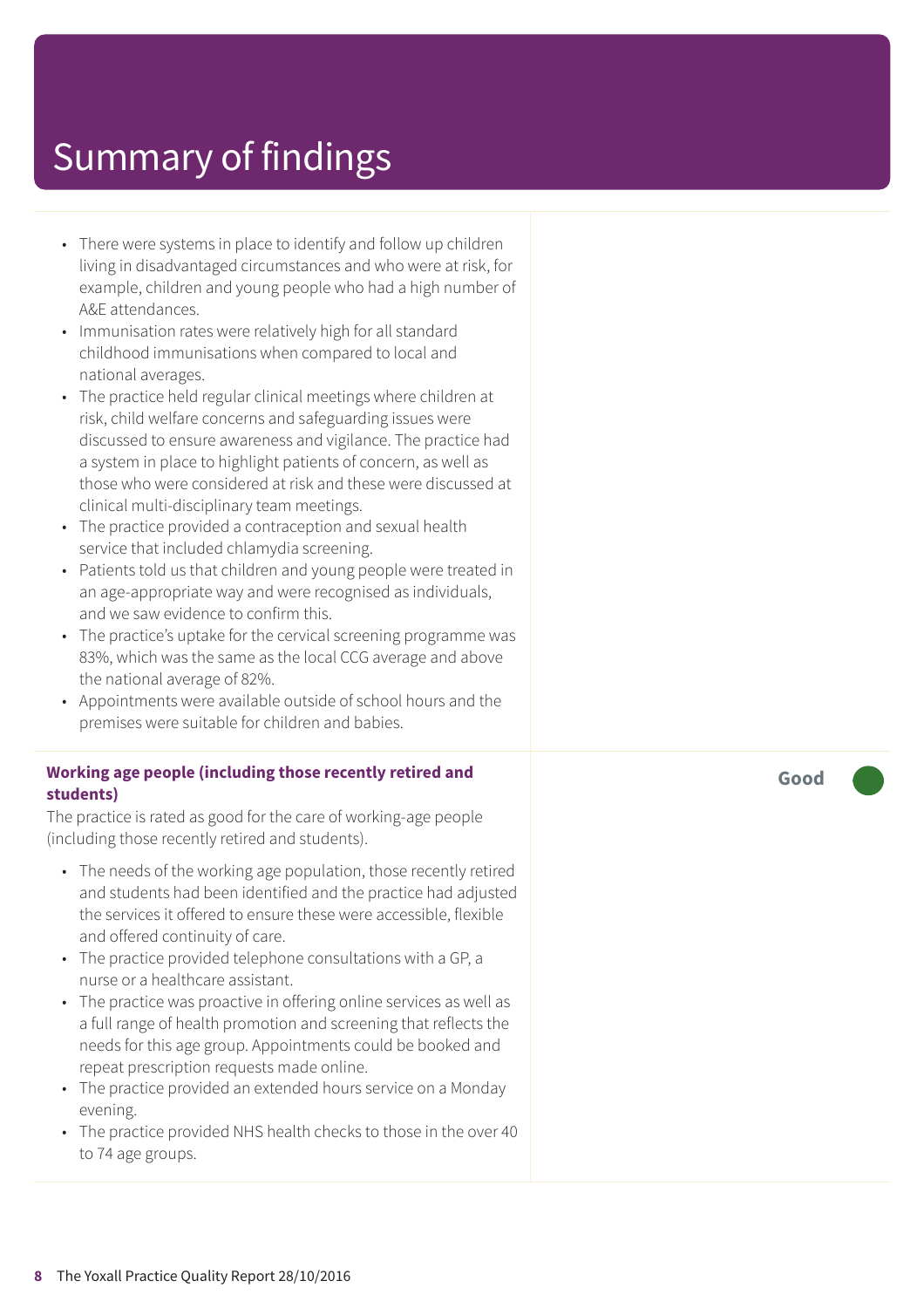#### **People whose circumstances may mak e them vulnerable**

The practic e is rated as good for the car e of people whose circumstances may mak e them vulnerable.

- We found that the practice enabled all patients to access their GP services and assisted those with hearing and sight difficulties. A telephone languag e translation servic e was available for patients with limited English.
- The practice held a register of patients living in vulnerable circumstances including those with a learning disability. The practice's frail and vulnerable patient register included carers.
- The practice provided care to three residential homes that housed vulnerable children and adults. Same day appointments wer e provided if needed and the provider liaised with the staff at the homes t o ensur e consultations wer e carried out wher e the patients felt secur e and comfortable.
- The practic e offered longer appointments for patients with a learning disability and with complex needs.
- The practice regularly worked with other health care professionals in the case management of vulnerable patients and informed vulnerable patients about how to access various support groups and voluntar y or ganisations.
- Staff knew how to recognise signs of abuse in vulnerable adults and children. Staff wer e awar e of their responsibilities r e garding information sharing, documentation of saf eguarding concerns and how to contact relevant agencies in normal working hours and out of hours.
- All patients on the practice's palliative care register were reviewed at a six weekly multidisciplinary meeting.

#### **People experiencing poor mental health (including people with dementia)**

The practice is rated as good for the care of people experiencing poor mental health (including people with dementia).

- Patients diagnosed with dementia who had received a face-to-face review in the preceding 12 months was 77%, which was lower than the local C C G averag e of 86% and national average, 84%.
- Clinical staff had received training in the Mental Capacity Act and used this when assessing appropriat e patients. The practice carried out advance care planning with their carers for patients with dementia.
- The indicator s of performanc e for patients experiencing poor mental health wer e higher than the national averages. For example, 100% of eligible patients with sever e poor mental

**Good –––**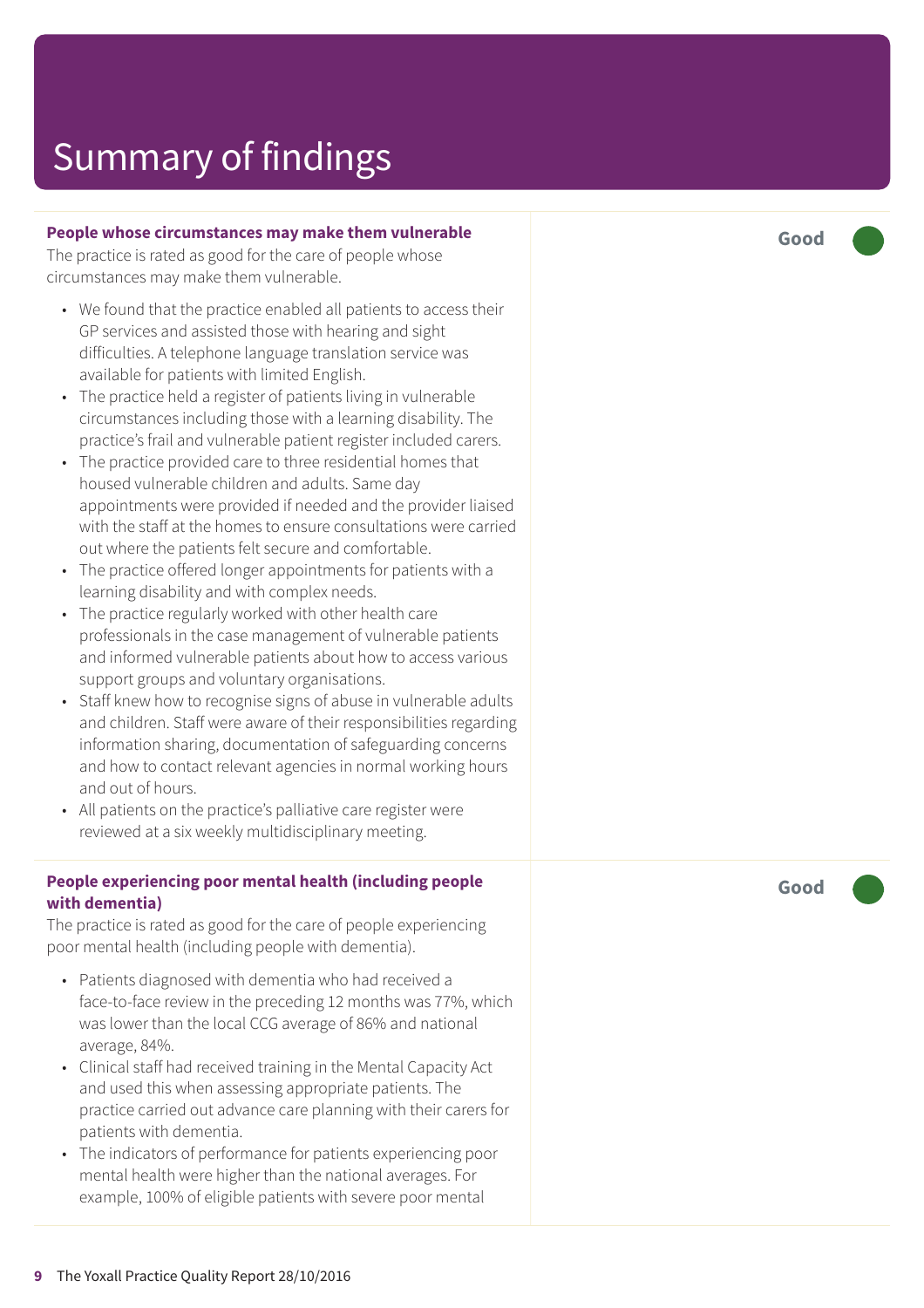health had a recent comprehensive care plan in place compared with the national average of 88%. The exception rate was 44%, which was above the CCG average of 12% and national average of 13%.

- The practice regularly worked with multi-disciplinary teams in the case management of patients experiencing poor mental health, including those with dementia.
- The practice had a system in place to follow up patients who had attended accident and emergency where they may have been experiencing poor mental health.
- The practice had told patients experiencing poor mental health about how to access various support groups and voluntary organisations.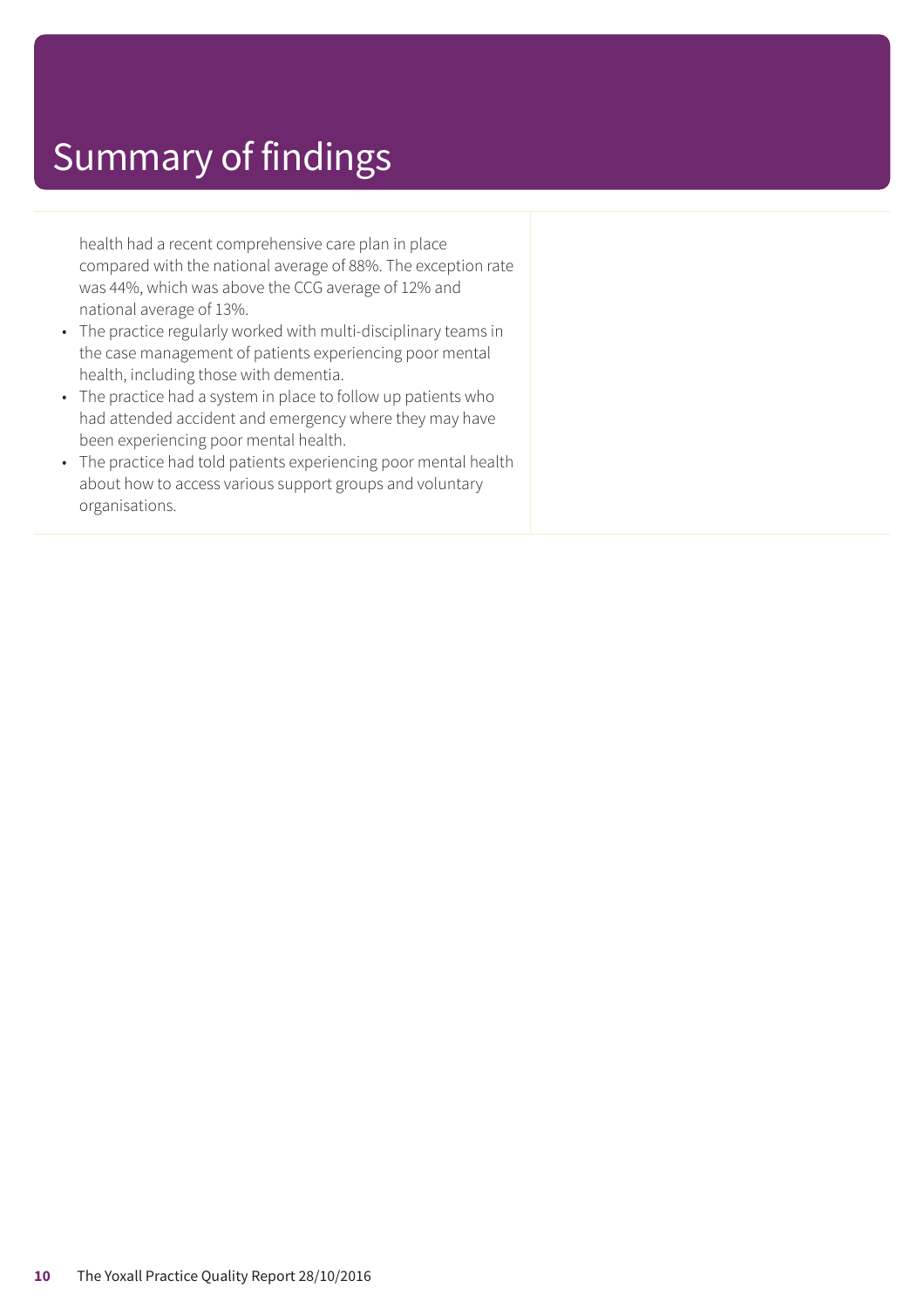### What people who use the service say

The national GP patient survey results were published July 2016. The results showed the practice performance was generally higher than local and national averages. Two hundred and thirty-four survey forms were distributed and 127 were returned giving a response rate of 54%.

- 94% of patients were able to get an appointment to see or speak to someone the last time they tried compared to the national average of 85%.
- 89% of patients described the overall experience of this GP practice as good compared to the national average of 85%.
- 85% of patients said they would recommend this GP practice to someone who has just moved to the local area compared to the local CCG average of 80% and national average of 78%.
- 85% of patients found it easy to get through to this practice by phone compared to the national average of 73%.

The survey highlighted that patient satisfaction with the nurse was significantly below both local and national averages. For example:

• 65% of respondents said the last nurse they saw or spoke to was good at involving them in decisions about their care compared to the local CCG average of 89% and national average of 85**%.**

As part of our inspection we also asked for Care Quality Commission (CQC) comment cards to be completed by patients prior to our inspection. We received 27 comment cards, all of which were positive about the standard of care received. Patients' comments included that staff were excellent, caring, approachable, friendly, respectful and professional.

The practice had participated in the friends and family test. A summary of the results showed that in the 12 month period from September 2015 to August 2016, there had been 39 responses, 32 said they were extremely likely and seven had said they were likely to recommend the practice to family and friends.

### Areas for improvement

#### **Action the service MUST take to improve**

- Implement an effective system to manage the safe care of patients on high risk medicines.
- Implement an effective checking system to ensure that emergency procedures are tested and emergency equipment is maintained and fit for use.

#### **Action the service SHOULD take to improve**

- Ensure actions stated in the infection prevention control audits are completed or planned.
- Ensure significant events are recorded, reviewed and learning shared with appropriate staff.
- Introduce a system to monitor the use of prescription pads and forms.
- Risk assess the process of taking repeat medication requests by telephone.
- Ensure that all clinical staff complete a refresher course in basic life support training in accordance with the practice policy.
- Implement a system to ensure nationally recognised clinical guidelines are followed.
- Explore how the practice can be more proactive in identifying patients who also act as carers.
- Record verbal complaints to enable trends to be identified. Include the wider practice team when reviewing complaints.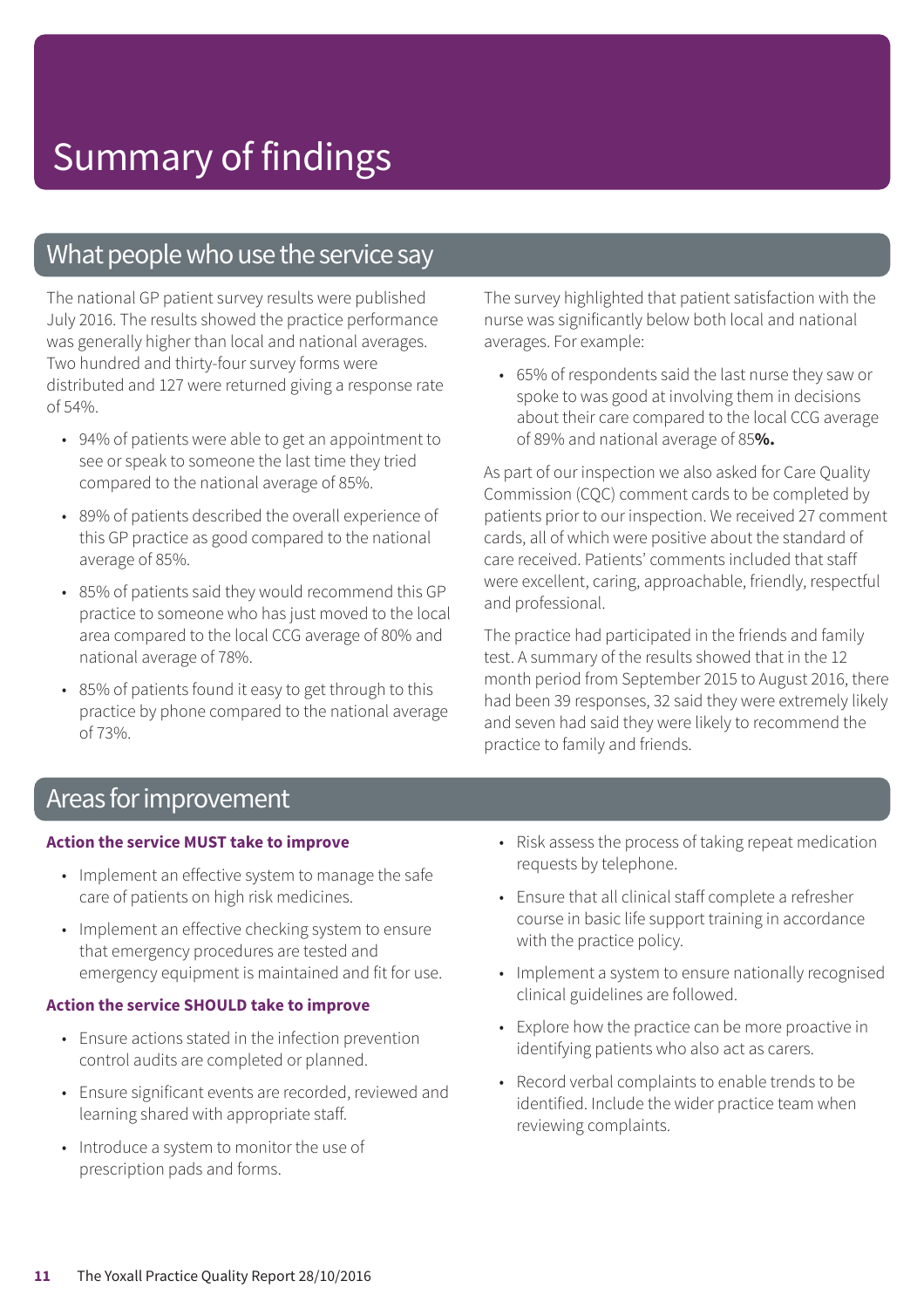

## The Yoxall Practice **Detailed findings**

### Our inspection team

#### **Our inspection team was led by:**

Our inspection team was led by a Care Quality Commission (CQC) Lead Inspector**.** The team included a GP specialist advisor.

### **Background to The Yoxall** Practice

Yoxall Health Centre is part of the NHS East Staffordshire Clinical Commissioning Group. The total practice patient population is 4,948. The age profile of patients shows a higher than average percentage of elderly patients, 28% are aged 65 and over compared to the national average of 17%. Yoxall Health Centre is a rural practice located close to Burton on Trent in Staffordshire. The premises is a purpose built building owned by the partners and a retired ex-partner.

The staff team comprises of three GP partners (two male, one female). The GPs work a combined total of 22 clinical sessions per week. The provider has a dispensary within the premises and employs a practice pharmacist.

The practice is open each weekday from 8am to 6pm. Extended hours are offered on a Monday evening between 6.30pm and 9pm. The practice has opted out of providing cover to patients outside of normal working hours. Staffordshire Doctors Urgent Care provides these out-of-hours services.

In addition to the partners there are 15 permanent staff in total, working a mixture of full and part times hours. Staff at the practice include:

- A practice manager, a deputy practice manager and a finance officer.
- An advanced nurse practitioner, a healthcare assistant and four dispensers.
- A medical secretary and four reception/administration support staff.

The practice provides long-term condition management including asthma and diabetes. It also offers child immunisations, minor surgery and travel vaccinations. The practice offers NHS health checks and smoking cessation advice and support. The practice has a General Medical Services (GMS) contract with NHS England. This is a contract for the practice to deliver General Medical Services to the local community or communities. They also provide a number of Directed Enhanced Services (DES) that include offering extended hours access, minor surgery and the childhood vaccinations and immunisation scheme.

### Why we carried out this inspection

We carried out a comprehensive inspection of this service under Section 60 of the Health and Social Care Act 2008 as part of our regulatory functions. The inspection was planned to check whether the provider is meeting the legal requirements and regulations associated with the Health and Social Care Act 2008, to look at the overall quality of the service, and to provide a rating for the service under the Care Act 2014.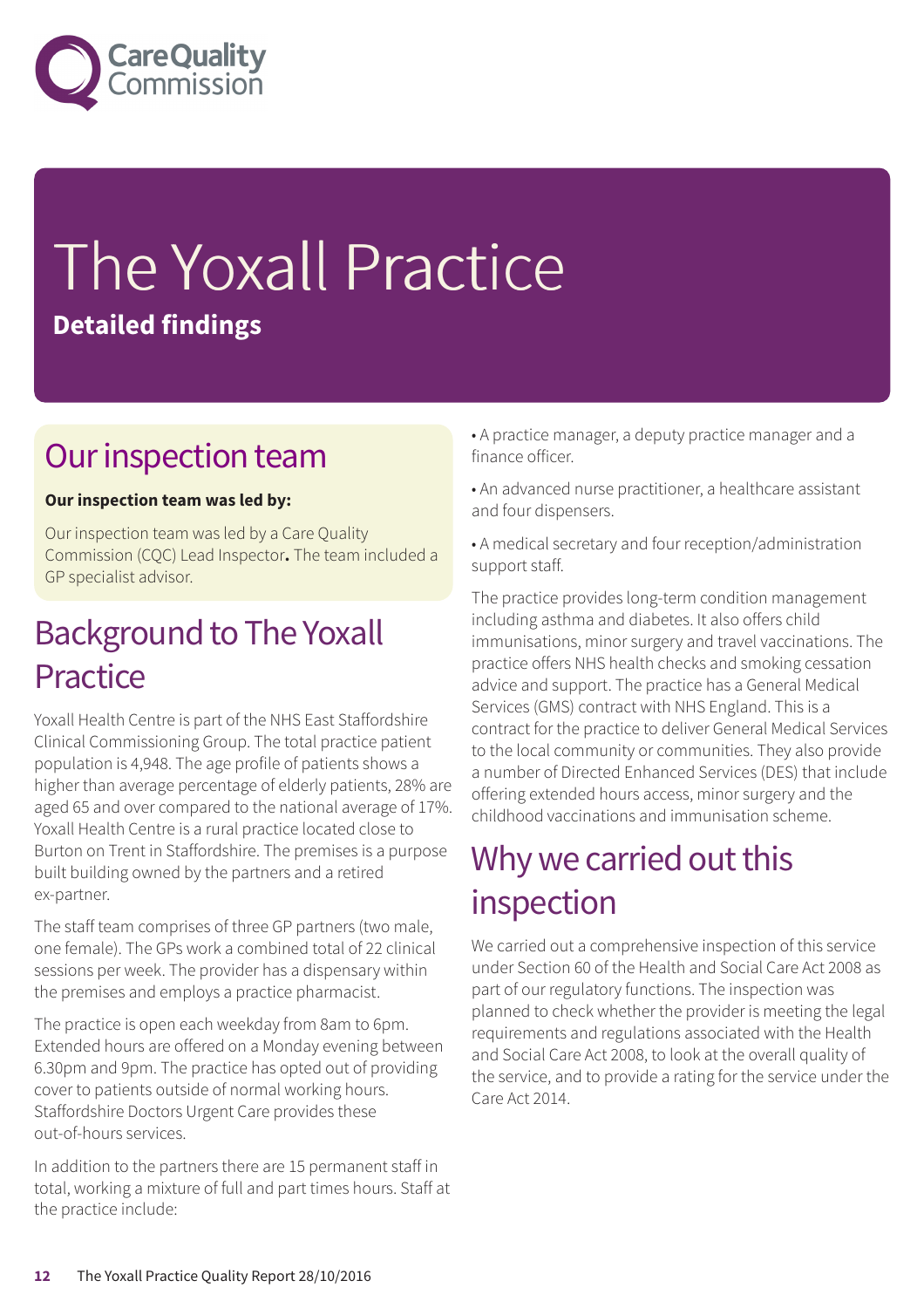## Detailed findings

### How we carried out this inspection

To get to the heart of patients' experiences of care and treatment, we always ask the following five questions:

- Is it safe?
- Is it effective?
- Is it caring?
- Is it responsive to people's needs?
- Is it well-led?

We also looked at how well services were provided for specific groups of people and what good care looked like for them. The population groups are:

- Older people
- People with long-term conditions
- Families, children and young people
- Working age people (including those recently retired

#### and students)

• People whose circumstances may make them

#### vulnerable

• People experiencing poor mental health (including

#### people with dementia)

Before visiting, we reviewed a range of information that we held about the practice and asked other organisations to share what they knew. We carried out an announced inspection on 5 September 2016. During our visit, we spoke with a range of staff, which included the registered manager, practice manager, deputy practice manager, nursing staff, administrative/ receptionist staff and GPs. We spoke with two patients and reviewed 27 comment cards where patients shared their views and experiences of the service.

Please note that when referring to information throughout this report, for example any reference to the Quality and Outcomes Framework data, this relates to the most recent information available to the CQC at that time.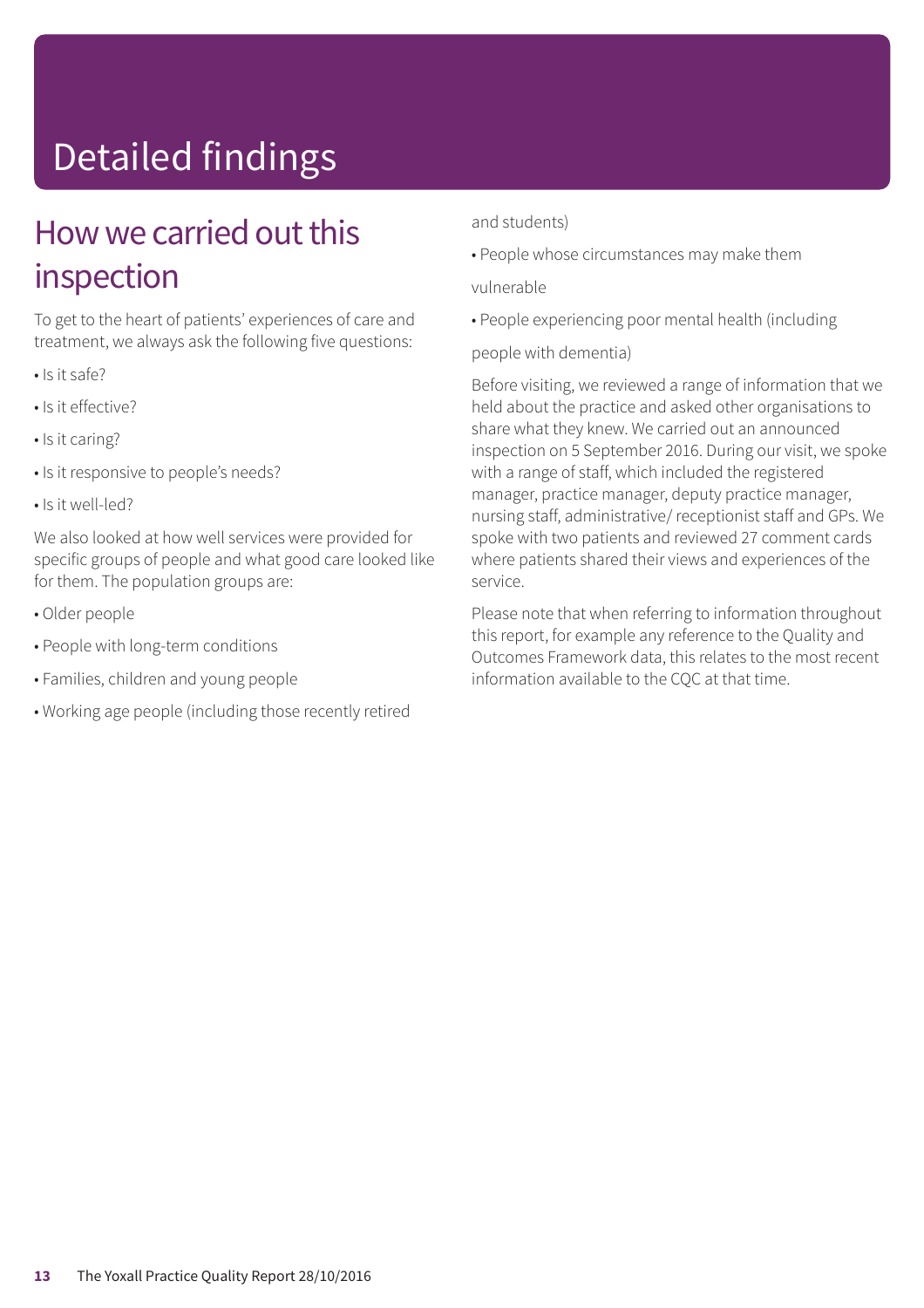## Are services safe?

### **Our findings**

#### **Safe track record and learning**

There was a system in place for reporting and recording significant events.

- Staff told us they would inform the practice manager of any incidents and there was a template form for recording events available to all staff on the practice's computer system. The incident recording form supported the recording of notifiable incidents under the duty of candour. (The duty of candour is a set of specific legal requirements that providers of services must follow when things go wrong with care and treatment).
- We saw evidence that when things went wrong with care and treatment, patients were informed of the incident, received reasonable support, relevant information, a written apology and were told about any actions to improve processes to prevent the same thing happening again.
- The practice carried out a thorough analysis of the significant events. However there was no record kept of actions taken.
- We reviewed safety records, incident reports, patient safety alerts and minutes of meetings where these were discussed. We saw evidence that lessons were shared and action was taken to improve safety in the practice. However we were told of two incidents when urgent referrals had not been completed in the previous 12 months. Although the events were known and the error made by the hospital, the practice did not record and review how safety could be improved due to the error being made in secondary care.

#### **Overview of safety systems and processes**

The practice had clearly defined and embedded systems, processes and practices in place to keep patients safe and safeguarded from abuse, which included:

• Arrangements were in place to safeguard children and vulnerable adults from abuse. These arrangements reflected relevant legislation and local requirements. Policies were accessible to all staff. The policies clearly outlined who to contact for further guidance if staff had concerns about a patient's welfare. There was a lead member of staff for safeguarding. The GPs attended safeguarding meetings when possible and provided

reports for other agencies when unable to attend. All staff had received training on safeguarding children and vulnerable adults relevant to their role, and individuals we spoke with demonstrated an understanding of their responsibilities. GPs were trained to child protection or child safeguarding level three. The nurse was trained to level three and the healthcare assistant to level two.

- A notice in the waiting room advised patients that chaperones were available if required. All staff who acted as chaperones were trained for the role and had received a Disclosure and Barring Service (DBS) check. (DBS checks identify whether a person has a criminal record or is on an official list of people barred from working in roles where they may have contact with children or adults who may be vulnerable).
- The practice maintained appropriate standards of cleanliness and hygiene. We observed the premises to be clean and tidy. The practice nurse was the infection control clinical lead who liaised with the local infection prevention teams to keep up to date with best practice. There was an infection control protocol in place and staff had received up to date training. Annual infection control audits were undertaken but we saw no evidence that action was taken to address any improvements identified as a result. When asked, the infection prevention control lead was not aware of the audit. The audit highlighted that room curtains and blinds were not included on the cleaning schedule and staff were not aware when they were last washed. The audit did not monitor against nationally recognised guidelines in some areas. For example waste bins were not all covered, foot-operated units.
- The arrangements for managing medicines, including emergency medicines and vaccines, in the practice were not fully effective (including obtaining, prescribing, recording, handling, storing, security and disposal). Processes were in place for handling repeat prescriptions which included the review of high risk medicines. However we found that monitoring had not always been carried out in line with the practice guidelines. For example, out of 88 patients on warfarin, 10 had no international normalised ratio (INR, a measurement to determine the clotting tendency of blood) reading within the previous 12 weeks, six relied on the hospital to inform the practice of any default and one patient monitored their own INR. Of 12 patients on methotrexate, five patients had not had their blood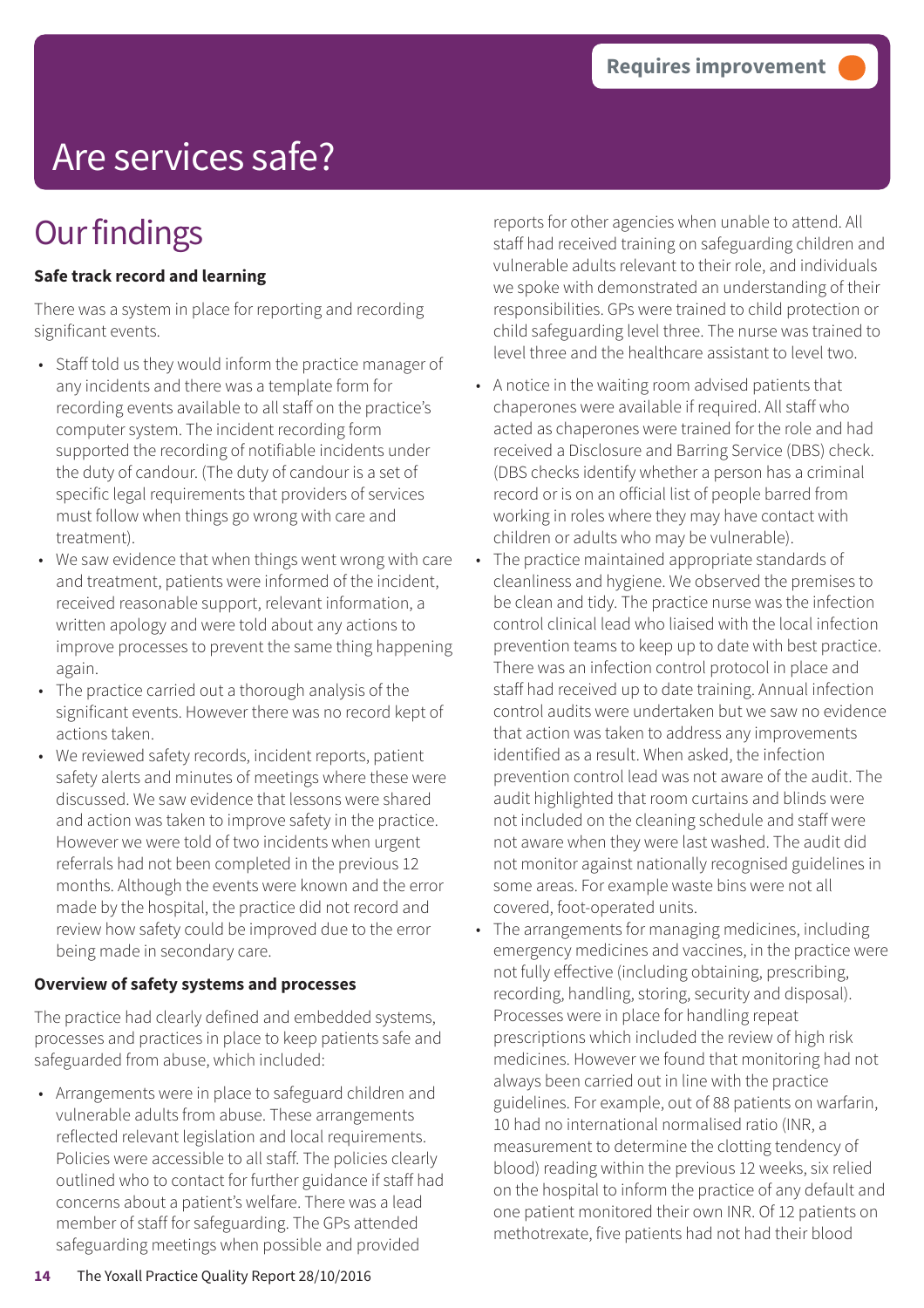### Are services safe?

monitored in the previous three months and two patients had no record of a recent blood test. The practice was in discussion with the CCG about the shared care agreements being a problem in primary care and assured us that they would take over the monitoring of the patient who was checking their own INR at home.

- The practice carried out regular medicines audits, with the support of the local CCG pharmacy teams, to ensure medicines issued were in line with best practice guidelines for safe prescribing. Blank prescription forms and pads were securely stored but there was no system in place to monitor their use. The nurse had qualified as an Independent Prescriber and could therefore prescribe medicines for specific clinical conditions. She received mentorship and support from the medical staff for this extended role. Patient Group Directions had been adopted by the practice to allow nurses to administer medicines in line with legislation. The Health Care Assistant was trained to administer vaccines and medicines but had not started and was aware of the requirement for patient specific prescription or direction from a prescriber.
- There was a named GP responsible for the dispensary and all members of staff involved in dispensing medicines had received appropriate training and had opportunities for continuing learning and development. Any medicines incidents or 'near misses' were recorded for learning and the practice had a system in place to monitor the quality of the dispensing process. Dispensary staff showed us standard procedures which covered all aspects of the dispensing process (these are written instructions about how to safely dispense medicines).
- The practice accepted repeat medication requests by telephone (contrary to national guidelines) but had not completed a risk assessment.
- The practice held stocks of controlled drugs (medicines that require extra checks and special storage because of their potential misuse) and had procedures in place to manage them safely. There were also arrangements in place for the destruction of controlled drugs.
- We reviewed three personnel files and found appropriate recruitment checks had been undertaken prior to employment. For example, proof of identification, references, qualifications, registration with the appropriate professional body and the

appropriate checks through the Disclosure and Barring Service. However there was no health screening done on staff to identify and underlying conditions that may affect their capacity to work.

#### **Monitoring risks to patients**

Some risks to patients and staff had been identified and assessed but the health and safety governance was mixed.

- There were procedures in place for monitoring and managing risks to patient and staff safety. There was a health and safety policy available with a poster in the reception office which identified local health and safety representatives.
- The practice had up to date fire risk assessments but had not carried out regular fire drills. There had been no fire evacuation in the preceding 12 months.
- All electrical equipment was checked to ensure the equipment was safe to use and clinical equipment was checked to ensure it was working properly. The practice had a variety of other risk assessments in place to monitor safety of the premises such as control of substances hazardous to health and infection control and legionella (Legionella is a term for a particular bacterium which can contaminate water systems in buildings).
- There was no lone workers policy but the provider had a system to track members of staff performing home visits or working alone within the premises.
- Arrangements were in place for planning and monitoring the number of staff and mix of staff needed to meet patients' needs. There was a rota system in place for all the different staffing groups to ensure enough staff were on duty. For example there were rotas produced for reception and dispensary.

#### **Arrangements to deal with emergencies and major incidents**

The practice had some arrangements in place to respond to emergencies and major incidents.

- There was an instant messaging system on the computers in all the consultation and treatment rooms which alerted staff to any emergency.
- All staff had received annual basic life support training but the nurse and healthcare assistant had not completed a refresher course in the previous 18 months.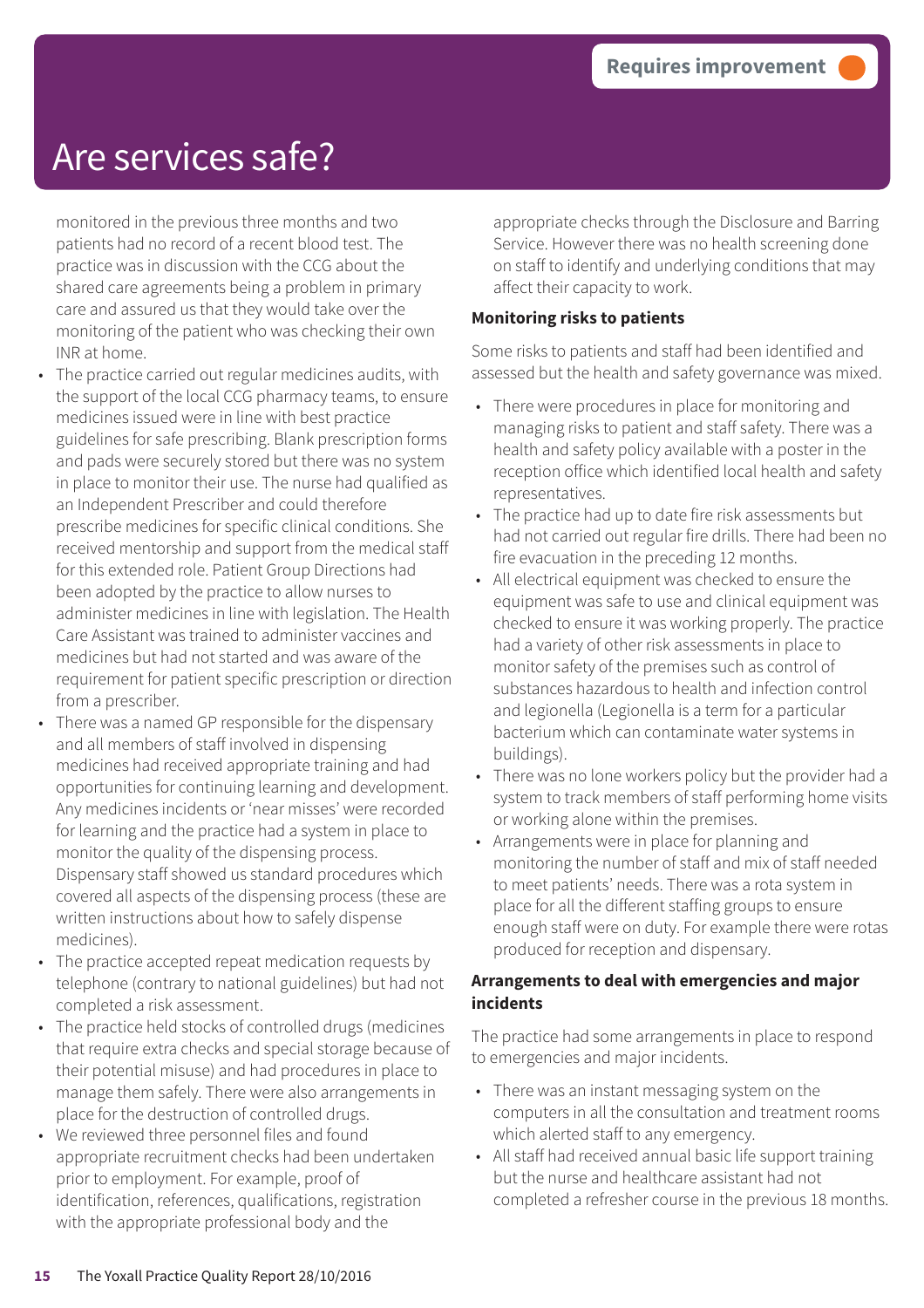### Are services safe?

- The practice had a defibrillator available on the premises and oxygen with adult and children's masks. A first aid kit and accident book were available.
- Emergency medicines were available but not easily accessible to staff. They were kept in secure areas of the

practice but not together and not all staff knew of their location. All the medicines we checked were in date and stored securely. However the oxygen cylinders had exceeded their expiry dates in 2011 and 2013.

• The practice had a comprehensive business continuity plan in place for major incidents such as power failure or building damage. The plan included emergency contact numbers for staff.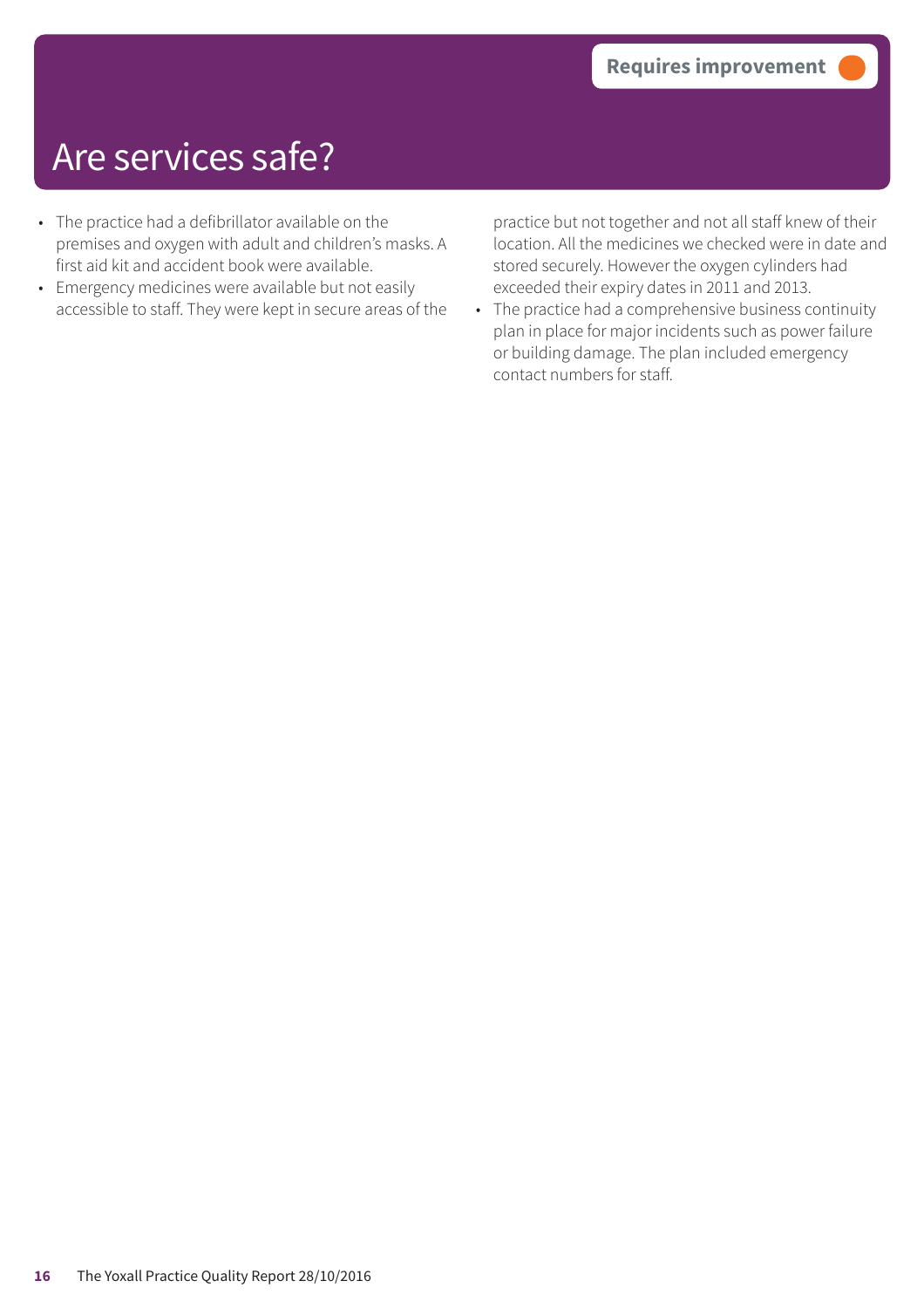### Are services effective?

(for example, treatment is effective)

## **Our findings**

#### **Effective needs assessment**

The practice assessed needs and delivered care in line with relevant and current evidence based guidance and standards, including National Institute for Health and Care Excellence (NICE) best practice guidelines.

- The practice had systems in place to keep all clinical staff up to date. Staff had access to guidelines from NICE and used this information to deliver care and treatment that met patients' needs.
- The practice discussed the guidelines as a standard agenda item for clinical meetings. However there was no monitoring to evidence that these guidelines were followed through risk assessments, audits and random sample checks of patient records.

#### **Management, monitoring and improving outcomes for people**

The practice used the information collected for the Quality and Outcomes Framework (QOF) and performance against national screening programmes to monitor outcomes for patients. (QOF is a system intended to improve the quality of general practice and reward good practice). The most recent published results showed the provider achieved 100% of the total number of points available. The provider had higher than average exception rates in 2014/15 for patients with asthma, depression and mental health. We viewed recent data for 2015/16 and saw that exception rates remained high. The provider told us that a new patient call/recall system had been implemented and patients would not be exception reported until the end of the QOF year. However there was evidence that some patients were being exception reported. The provider planned to review these exceptions.

This practice was not an outlier for any QOF (or other national) clinical targets. Data from 2014/15 showed:

• Performance for diabetes related indicators was better than the national average. For example, the percentage of patients with diabetes who had a record of a foot check and risk classification in the preceding 12 months was 100% compared to the national average of 88%. Exception rates were 20% compared to the national average of 8%.

• Performance for mental health related indicators was better than the national average. For example, 100% of patients with schizophrenia, bipolar affective disorder and other psychoses who had a comprehensive, agreed care plan documented on their record in the preceding 12 months compared to the national average of 99%. Exception rates were 44% compared to the national average of 13%.

There was evidence of quality improvement including clinical audit.

- There had been four clinical audits completed in the last two years, one of these was a completed audit. However learning outcomes from audits were not always shared.
- Information about patients' outcomes was used to make improvements. For example, a recent audit had started to check that treatment for patients diagnosed with hypertension was in accordance with NICE guidelines.
- The practice pharmacist completed dispensary audits, recent examples included an adrenaline injection report and audit on Nicorandil (a medicine used to treat angina).

#### **Effective staffing**

Staff had the skills, knowledge and experience to deliver effective care and treatment.

- The practice had an induction programme for all newly appointed staff. This covered such topics as display screen equipment fire safety, equality and diversity and information governance.
- The practice could demonstrate how they ensured role-specific training and updating for relevant staff. For example, for those reviewing patients with long-term conditions.
- Staff administering vaccines and taking samples for the cervical screening programme had received specific training which had included an assessment of competence. Staff who administered vaccines could demonstrate how they stayed up to date with changes to the immunisation programmes, for example by access to on line resources and discussion at practice meetings.
- The learning needs of staff were identified through a system of appraisals, meetings and reviews of practice development needs. Staff had access to appropriate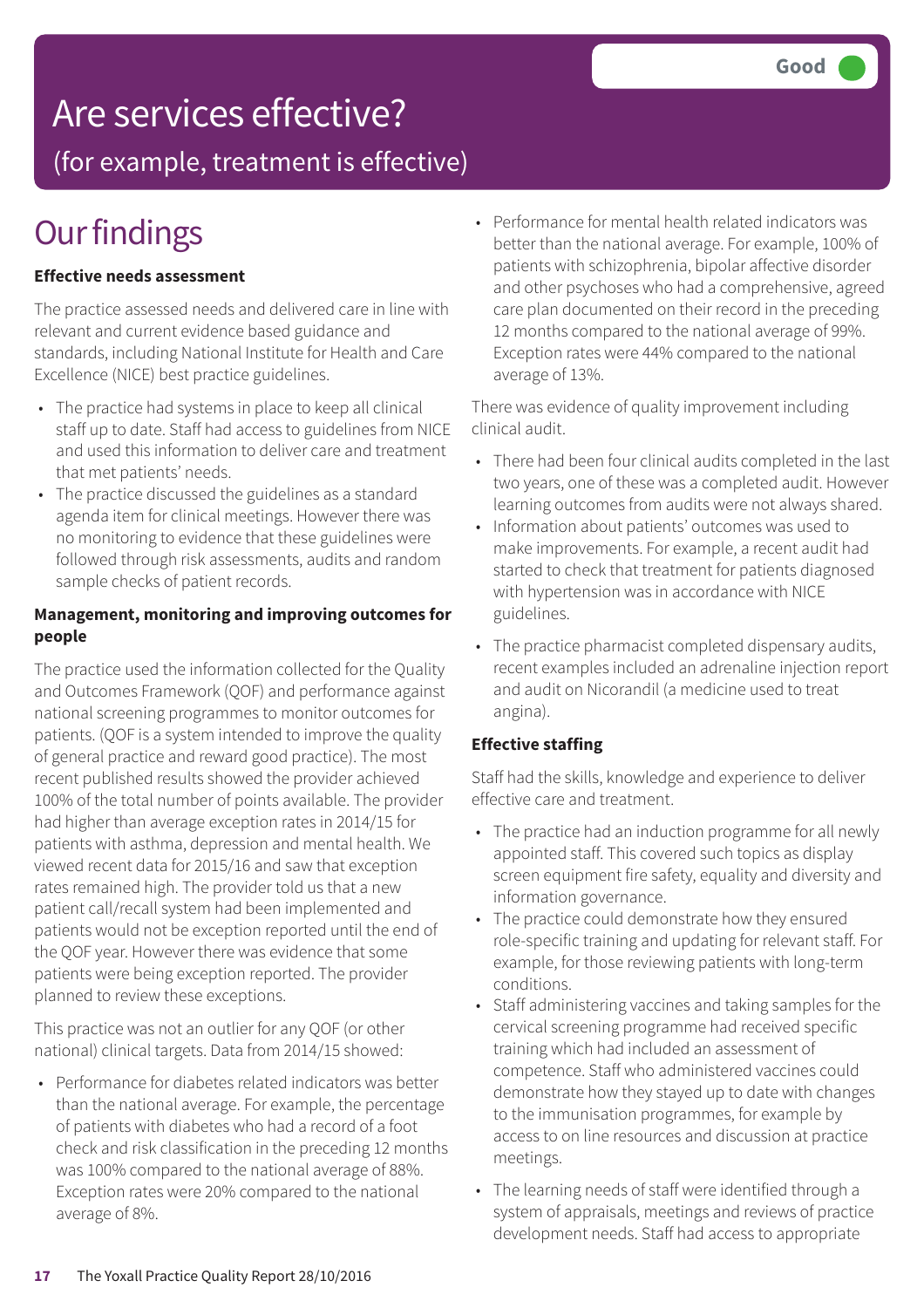### Are services effective?

### (for example, treatment is effective)

training to meet their learning needs and to cover the scope of their work. This included ongoing support, one-to-one meetings, coaching and mentoring, clinical supervision and facilitation and support for revalidating GPs. All staff had received an appraisal within the last 12 months.

• Staff received training that included: safeguarding, fire safety awareness, basic life support. Staff had access to and made use of e-learning training modules and in-house training. However there was no training provided for information governance and infection prevention and control. A training matrix had been collated that included all staff members. We saw evidence that individual training requirements had been planned.

#### **Coordinating patient care and information sharing**

The information needed to plan and deliver care and treatment was available to relevant staff in a timely and accessible way through the practice's patient record system and their intranet system.

- This included care and risk assessments, care plans, medical records and investigation and test results.
- The practice shared relevant information with other services in a timely way, for example when referring patients to other services.

Staff worked together and with other health and social care professionals to understand and meet the range and complexity of patients' needs and to assess and plan ongoing care and treatment. This included when patients moved between services, including when they were referred, or after they were discharged from hospital. Meetings took place with other health care professionals on a monthly basis when care plans were routinely reviewed and updated for patients with complex needs.

#### **Consent to care and treatment**

Staff sought patients' consent to care and treatment in line with legislation and guidance.

- Staff understood the relevant consent and decision-making requirements of legislation and guidance, including the Mental Capacity Act 2005.
- When providing care and treatment for children and young people, staff carried out assessments of capacity to consent in line with relevant guidance.
- Where a patient's mental capacity to consent to care or treatment was unclear the GP or practice nurse assessed the patient's capacity and, recorded the outcome of the assessment.
- The process for seeking consent was monitored through patient records audits.

#### **Supporting patients to live healthier lives**

The practice identified patients who may be in need of extra support. For example:

- Patients receiving end of life care, carers, those at risk of developing a long-term condition and those requiring advice on their diet, smoking and alcohol cessation. Patients were signposted to the relevant service.
- A dietician was available on the premises and smoking cessation advice was available from a local support group.

The practice's uptake for the cervical screening programme was 82%, which was higher than the CCG average of 75% and the national average of 74%. There was a policy to offer telephone reminders for patients who did not attend for their cervical screening test. The practice demonstrated how they encouraged uptake of the screening programme by using information in different languages and for those with a learning disability and they ensured a female sample taker was available. The practice also encouraged its patients to attend national screening programmes for bowel and breast cancer screening. There were failsafe systems in place to ensure results were received for all samples sent for the cervical screening programme and the practice followed up women who were referred as a result of abnormal results.

Childhood immunisation rates for the vaccinations given were comparable to CCG/national averages. For example, childhood immunisation rates for the vaccinations given to under two year olds ranged from 77% to 100% which was comparable to the CCG range of 84% and 97% and five year olds from 92% to 100% which was comparable to the CCG average of 90% and 97%.

Patients had access to appropriate health assessments and checks. These included health checks for new patients and NHS health checks for patients aged 40–74. Appropriate follow-ups for the outcomes of health assessments and checks were made, where abnormalities or risk factors were identified.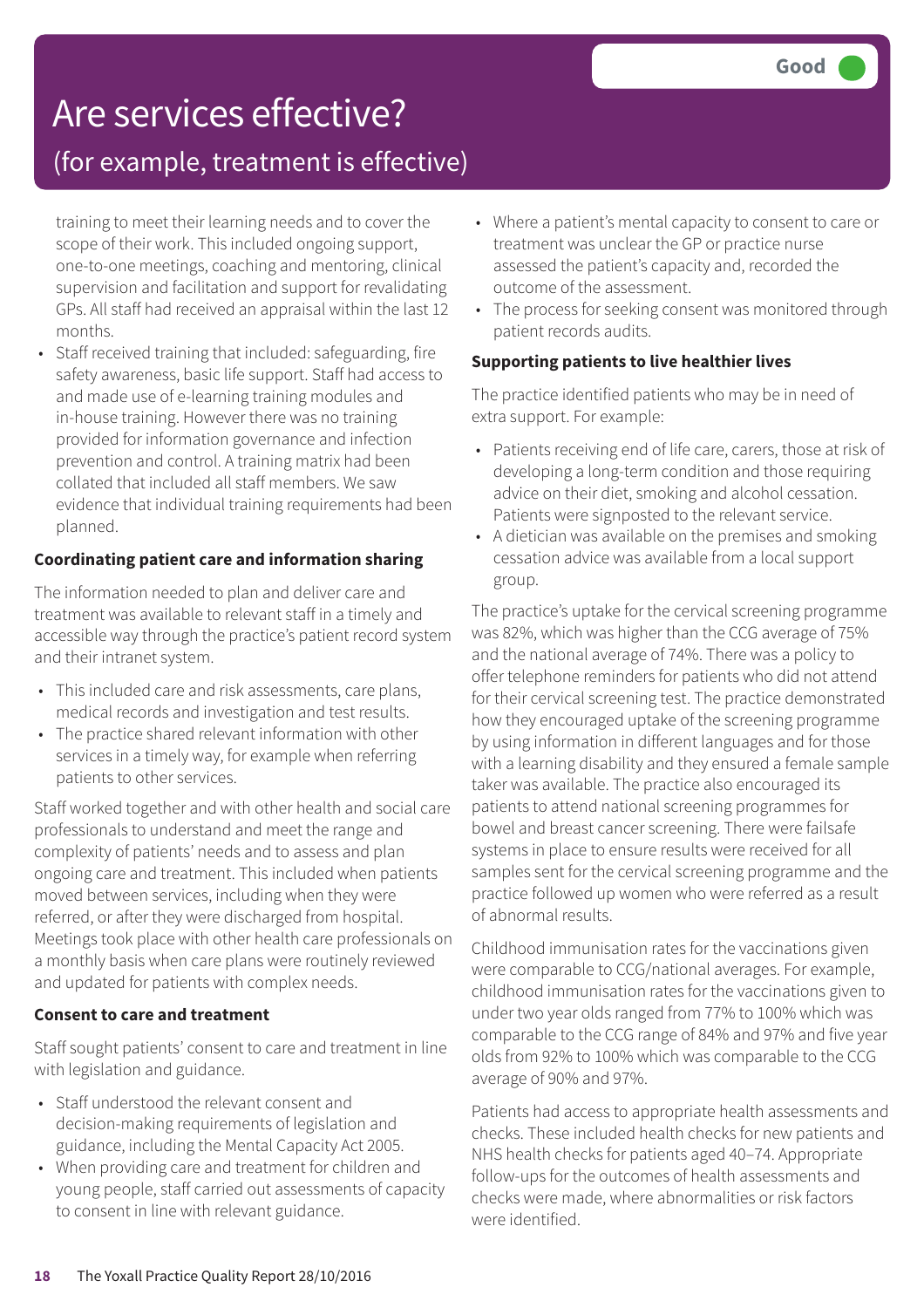## Are services caring?

### **Our findings**

#### **Kindness, dignity, respect and compassion**

We observed members of staff were courteous and very helpful to patients and treated them with dignity and respect.

- Curtains were provided in consulting rooms to maintain patients' privacy and dignity during examinations, investigations and treatments.
- We noted that consultation and treatment room doors were closed during consultations; conversations taking place in these rooms could not be overheard.
- Reception staff knew when patients wanted to discuss sensitive issues or appeared distressed they could offer them a private room to discuss their needs.

All of the 27 patient Care Quality Commission comment cards we received were positive about the service experienced. Patients said they felt the practice offered an excellent service and staff were helpful, caring and treated them with dignity and respect.

We spoke with two members of the patient participation group (PPG). They also told us they were satisfied with the care provided by the practice and said their dignity and privacy was respected. Comment cards highlighted that staff responded compassionately when they needed help and provided support when required.

Results from the national GP patient survey showed patients felt they were treated with compassion, dignity and respect by the GPs. The practice was above average for its satisfaction scores on consultations with GPs. For example:

- 93% of patients said the GP was good at listening to them compared to the clinical commissioning group (CCG) average of 90% and the national average of 89%.
- 93% of patients said the GP gave them enough time compared to the CCG average of 87% and the national average of 87%.
- 95% of patients said they had confidence and trust in the last GP they saw compared to the CCG average of 96% and the national average of 95%.
- 89% of patients said the last GP they spoke to was good at treating them with care and concern compared to the CCG average of 87% and the national average of 85%).

However the survey showed patients' responses were below the local and national averages for the way they were treated by the nurse and receptionists. For example:

- 72% of patients said the last nurse they spoke to was good at treating them with care and concern compared to the CCG average of 92% national average of 91%.
- 77% of patients said they found the receptionists at the practice helpful compared to the CCG average of 87% and the national average of 87%).

The provider was aware of the survey results and had spoken with the nurse about the feedback at the last appraisal. It was noted that a number of complaints in relation to the nurse had been received. Although the provider had acted on them, there was a trend that suggested no change or improvement had been made. We spoke with the senior receptionist who had not received a recent appraisal and was not aware of the feedback. The management team told us that training planned for reception staff aimed at improving the patient satisfaction scores.

#### **Care planning and involvement in decisions about care and treatment**

Patients told us they felt involved in decision making about the care and treatment they received. They also told us they felt listened to and supported by staff and had sufficient time during consultations to make an informed decision about the choice of treatment available to them. Patient feedback from the comment cards we received was also positive and aligned with these views. We also saw that care plans were personalised and a copy was left in the patient's home.

Results from the national GP patient survey showed patients responded positively to questions about their involvement with the GPs in planning and making decisions about their care and treatment. Results were higher than local and national averages. For example:

- 93% of patients said the last GP they saw was good at explaining tests and treatments compared to the CCG average of 88% and the national average of 86%.
- 86% of patients said the last GP they saw was good at involving them in decisions about their care compared to the CCG average of 84% and the national average of 82%.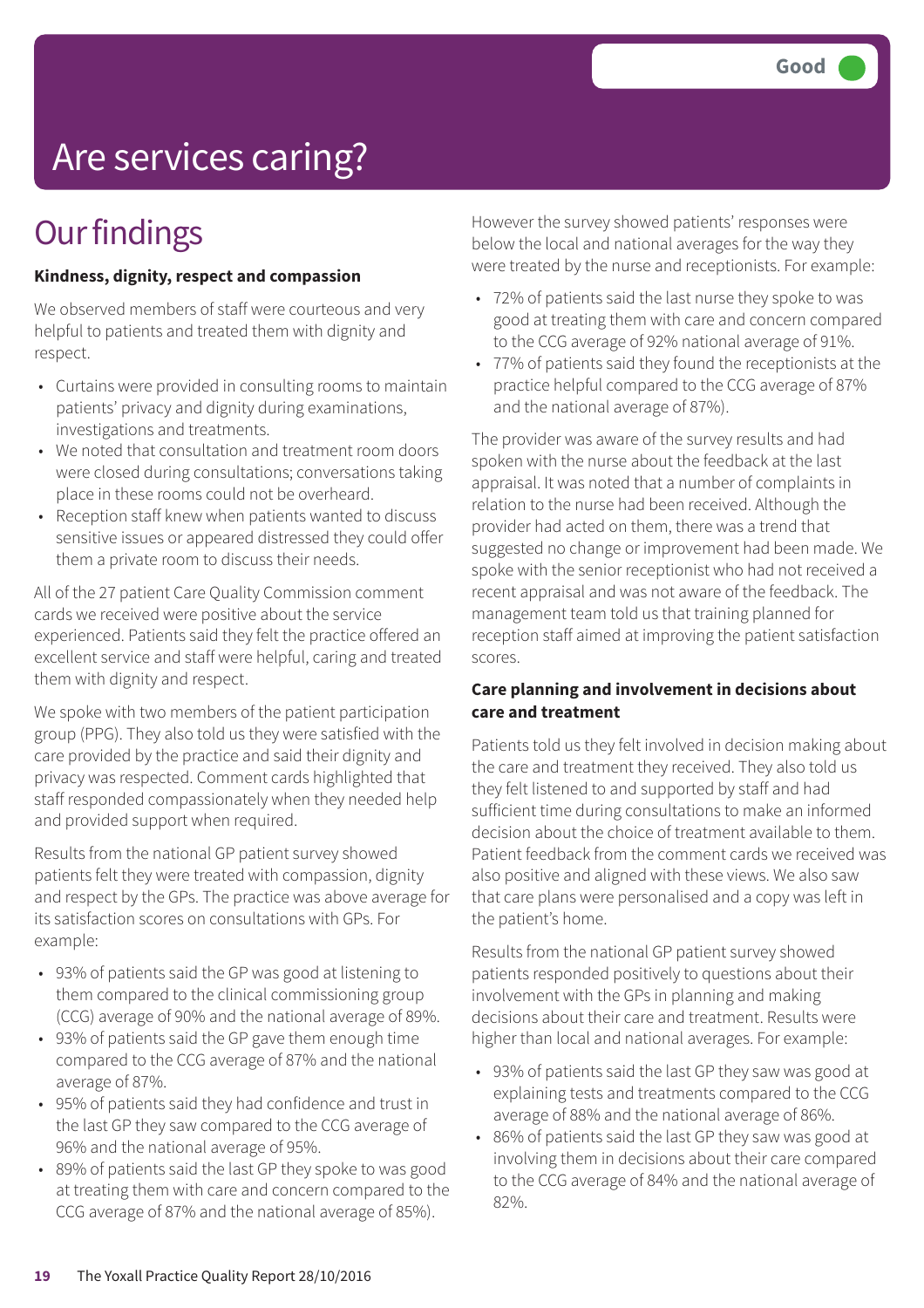### Are services caring?

However the patients' responses were below average when asked about the nurse. For example:

• 69% of patients said the last nurse they saw was good at involving them in decisions about their care compared to the CCG average of 89% and the national average of 85%).

The practice was aware and had plans in place to improve the satisfaction scores through staff training.

The practice provided facilities to help patients be involved in decisions about their care:

- Staff told us that translation services were available for patients who did not have English as a first language. We saw notices in the reception areas informing patients this service was available.
- Information leaflets were available in an easy read format.

#### **Patient and carer support to cope emotionally with care and treatment**

Patient information leaflets and notices were available in the patient waiting area which told patients how to access a number of support groups and organisations. Information about support groups was also available on the practice website.

The practice's computer system alerted GPs if a patient was also a carer. The practice had identified 14 patients as carers (0.3% of the practice list). Written information was available to direct carers to the various avenues of support available to them. However, there was no carers' pack available in the waiting area. The practice offered carers an annual health check but there was no recall system to invite them in.

Staff told us that if families had suffered bereavement, their usual GP contacted them. This call was either followed by a patient consultation at a flexible time and location to meet the family's needs and/or by giving them advice on how to find a support service.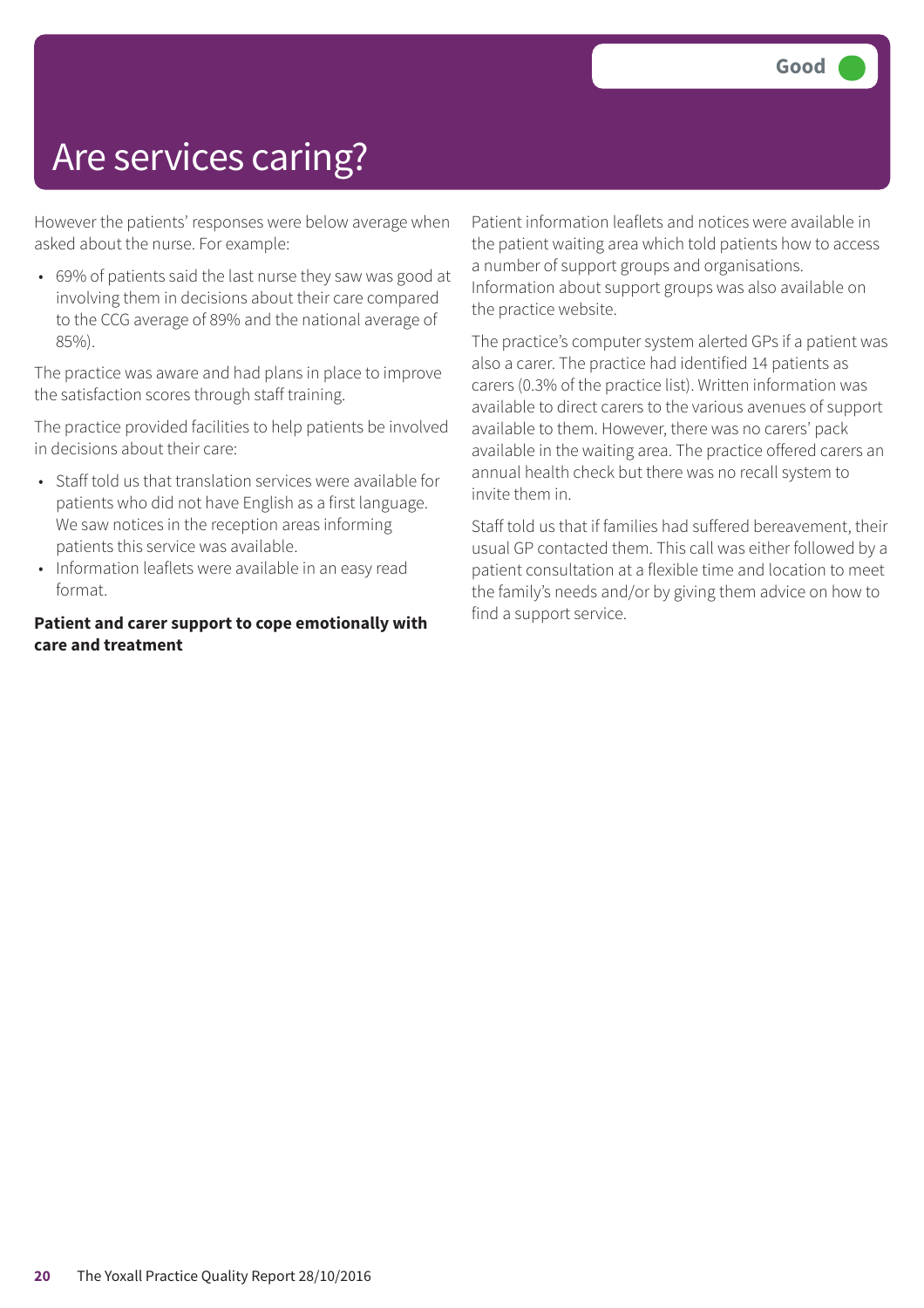## Are services responsive to people's needs?

(for example, to feedback?)

## **Our findings**

#### **Responding to and meeting people's needs**

The practice reviewed the needs of its local population and engaged with the NHS England Area Team and Clinical Commissioning Group (CCG) to secure improvements to services where these were identified. For example, patients were offered a minor injury service at the practice to reduce the need to attend A&E.

- The practice offered an evening surgery on a Monday until 9pm for patients who could not attend during normal opening hours.
- There were longer appointments available for patients with a learning disability.
- Home visits were available for older patients and patients who had clinical needs which resulted in difficulty attending the practice.
- Same day appointments were available for children and those patients with medical problems that require same day consultation.
- Patients were able to receive travel vaccinations available on the NHS as well as those only available privately/were referred to other clinics for vaccines available privately.
- There were disabled facilities, a hearing loop and translation services available.
- The provider carried out bi-weekly rounds to a local nursing home and four weekly rounds to a local residential home.

#### **Access to the service**

The practice was open between 08:00 and 18:00 Monday to Friday. Appointments were from 08:00 to 12:30 every morning and 13:30 to 17:50 daily. Extended hours appointments were offered between 18.30pm and 20.50pm every Monday. In addition to pre-bookable appointments that could be booked up to six weeks in advance, urgent appointments were available for people that needed same day access.

Results from the national GP patient survey showed that patient's satisfaction with how they could access care and treatment was comparable to local and national averages.

• 86% of patients were satisfied with the practice's opening hours compared to the CCG average of 78% and the national average of 78%.

• 88% of patients said they could get through easily to the practice by phone compared to the CCG average of 73% and the national average of 73%).

People told us on the day of the inspection that they were able to get appointments when they needed them.

The practice had a system in place to assess:

- whether a home visit was clinically necessary; and
- the urgency of the need for medical attention.

Patients were advised that home visits were only available to housebound patients and those too ill to attend the practice. Patients were asked to contact the surgery by 9.30am to request a home visit. The duty doctor would then assess and prioritise each request individually. In cases where the urgency of need was so great that it would be inappropriate for the patient to wait for a GP home visit, alternative emergency care arrangements were made. Clinical and non-clinical staff were aware of their responsibilities when managing requests for home visits.

#### **Listening and learning from concerns and complaints**

The practice had an effective system in place for handling complaints and concerns.

- Its complaints policy and procedures were in line with recognised guidance and contractual obligations for GPs in England.
- There was a designated responsible person who handled all complaints in the practice.
- We saw that information was available to help patients understand the complaints system. For example there was a complaints leaflet and information on the practice website told patients how to make a complaint.

We looked at 12 complaints received in the last 12 months and found that these were satisfactorily handled, dealt with in a timely way and patients were advised of their options if not satisfied with the response. However there was a trend of patients complaints in regards to the attitude of some staff. Although the management told us that they had addressed this, when asked, staff were not always aware of the complaints. Verbal complaints were recorded on the patient notes but there was no system to review these records to identify any themes or trends.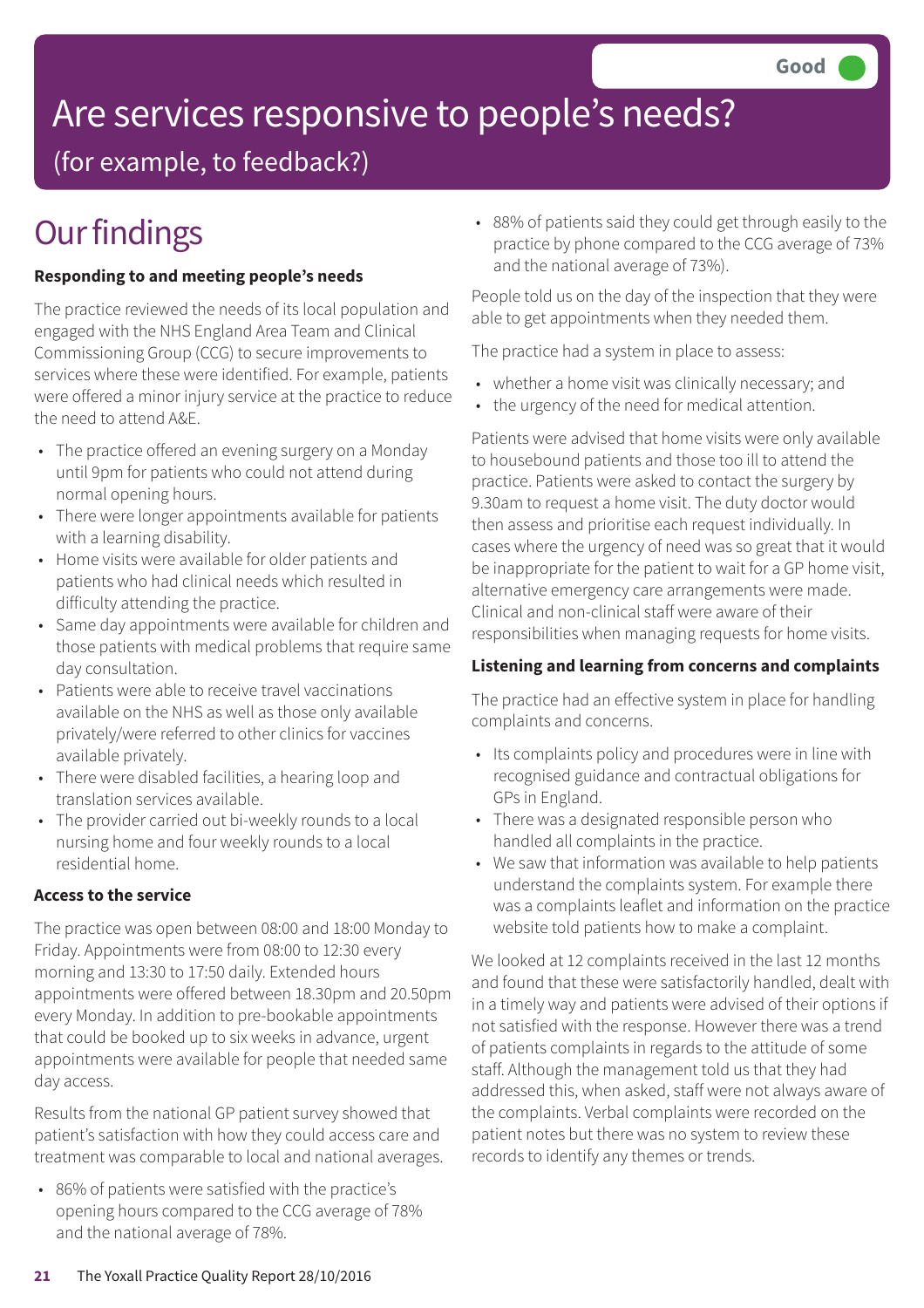### Are services well-led?

(for example, are they well-managed and do senior leaders listen, learn and take appropriate action)

## **Our findings**

#### **Vision and strategy**

The practice had a vision to deliver high quality care and promote good outcomes for patients.

- The practice had a written mission statement which was displayed in the waiting areas. However not all staff we spoke with were aware of the practice vision.
- The practice had a robust strategy and supporting business plans which reflected the vision and values and were regularly monitored. For example, the practice was aware of local housing developments and made the appropriate organisations (council and parish council) aware of potential capacity problems at the practice.

#### **Governance arrangements**

The practice governance was mixed. The framework supported the delivery of the strategy and good quality care in some areas:

- There was a clear staffing structure and that staff were aware of their own roles and responsibilities.
- Practice specific policies were implemented and were available to all staff.
- A comprehensive understanding of the performance of the practice was maintained.
- A programme of continuous clinical and internal audit was used to monitor quality and to make improvements.

However there were areas where the governance did not support the delivery of safe care and treatment

- There were arrangements for identifying, recording and managing risks but significant events were not always communicated to allow processes to be reviewed and learning to be shared.
- Patients receiving high risk medications were not well managed to ensure ongoing monitoring checks were carried out.
- The health and safety procedures did not include a recent fire drill and emergency equipment was found to be out of date.

#### **Leadership and culture**

On the day of inspection the partners in the practice demonstrated they had the experience, capacity and capability to run the practice and ensure high quality care. They told us they prioritised safe, high quality and compassionate care. Staff told us the partners were approachable and always took the time to listen to all members of staff.

The provider was aware of and had systems in place to ensure compliance with the requirements of the duty of candour. (The duty of candour is a set of specific legal requirements that providers of services must follow when things go wrong with care and treatment).This included support training for all staff on communicating with patients about notifiable safety incidents. The partners encouraged a culture of openness and honesty. The practice had systems in place to ensure that when things went wrong with care and treatment::

- The practice gave affected people reasonable support, truthful information and a verbal and written apology
- The practice kept written records of verbal interactions as well as written correspondence. However the recording of these did not identify any themes or trends and were not systematically reviewed.

There was a clear leadership structure in place and staff felt supported by management.

- Staff told us the practice held regular team meetings.
- Staff told us there was an open culture within the practice and they had the opportunity to raise any issues at team meetings and felt confident and supported in doing so. We noted protected learning half days were held ten times per annum.
- Staff said they felt respected, valued and supported, but some staff we spoke with felt that communication could be improved to include the wider practice team, for example, more involvement in discussions about significant events and complaints.

#### **Seeking and acting on feedback from patients, the public and staff**

The practice encouraged and valued feedback from patients, the public and staff. It proactively sought patients' feedback and engaged patients in the delivery of the service.

• The practice had gathered feedback from patients through the patient participation group (PPG) and through surveys and complaints received. The PPG held an initial meeting in June 2016 and were in the development process of an annual action plan. For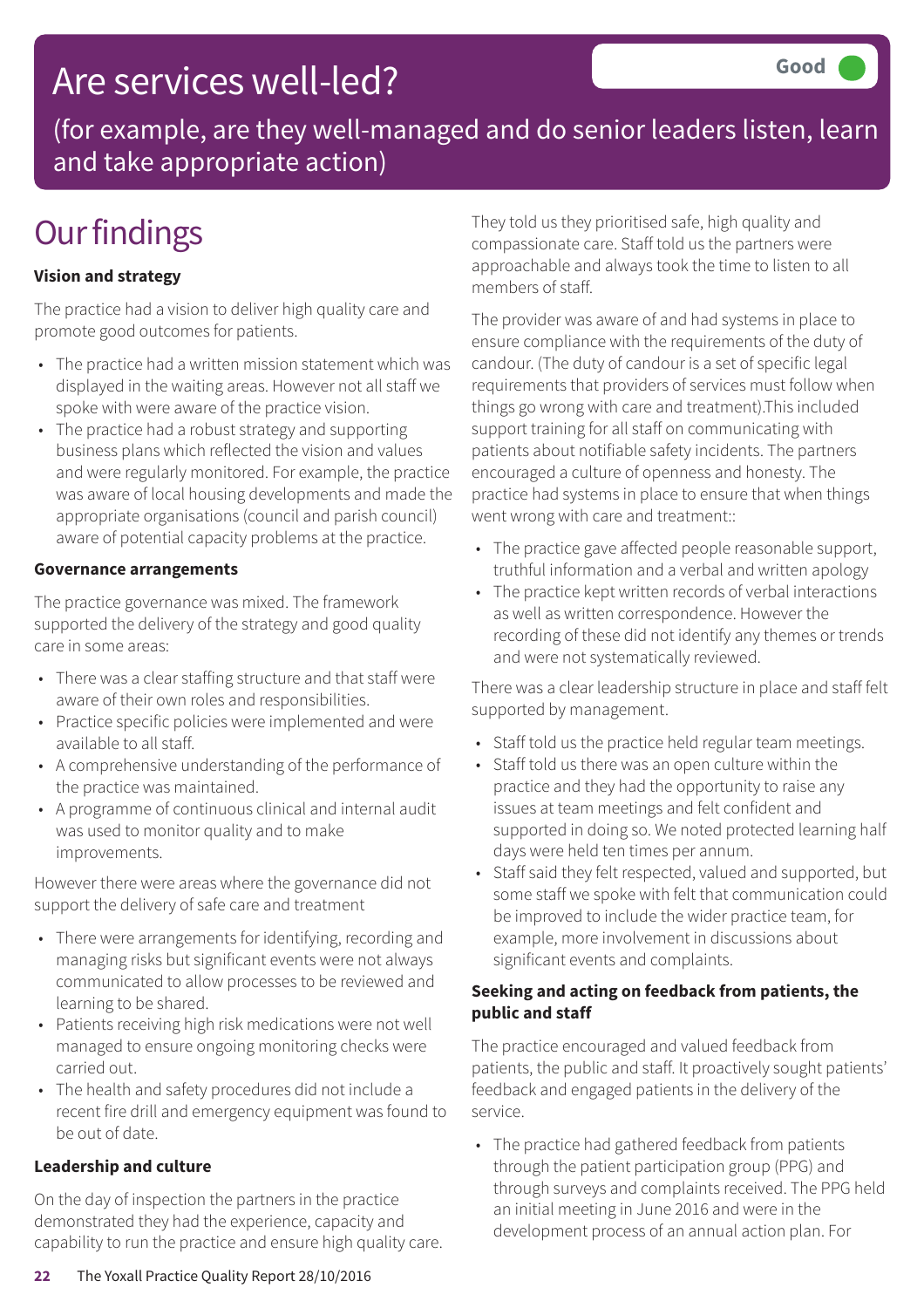### Are services well-led?

### (for example, are they well-managed and do senior leaders listen, learn and take appropriate action)

example, the PPG intended to establish a network of communication through newsletters and local publications. There was a dedicated PPG noticeboard situated in the waiting area.

• The practice had gathered feedback from staff through staff meetings, appraisals and discussion. Staff told us they would not hesitate to give feedback and discuss

any concerns or issues with colleagues and management. For example the practice had changed the appointment system and feedback highlighted that this had resulted in an improvement in waiting times.

#### **Continuous improvement**

There was a focus on continuous learning and improvement within the practice. The practice team was forward thinking and part of local pilot schemes to improve outcomes for patients in the area.